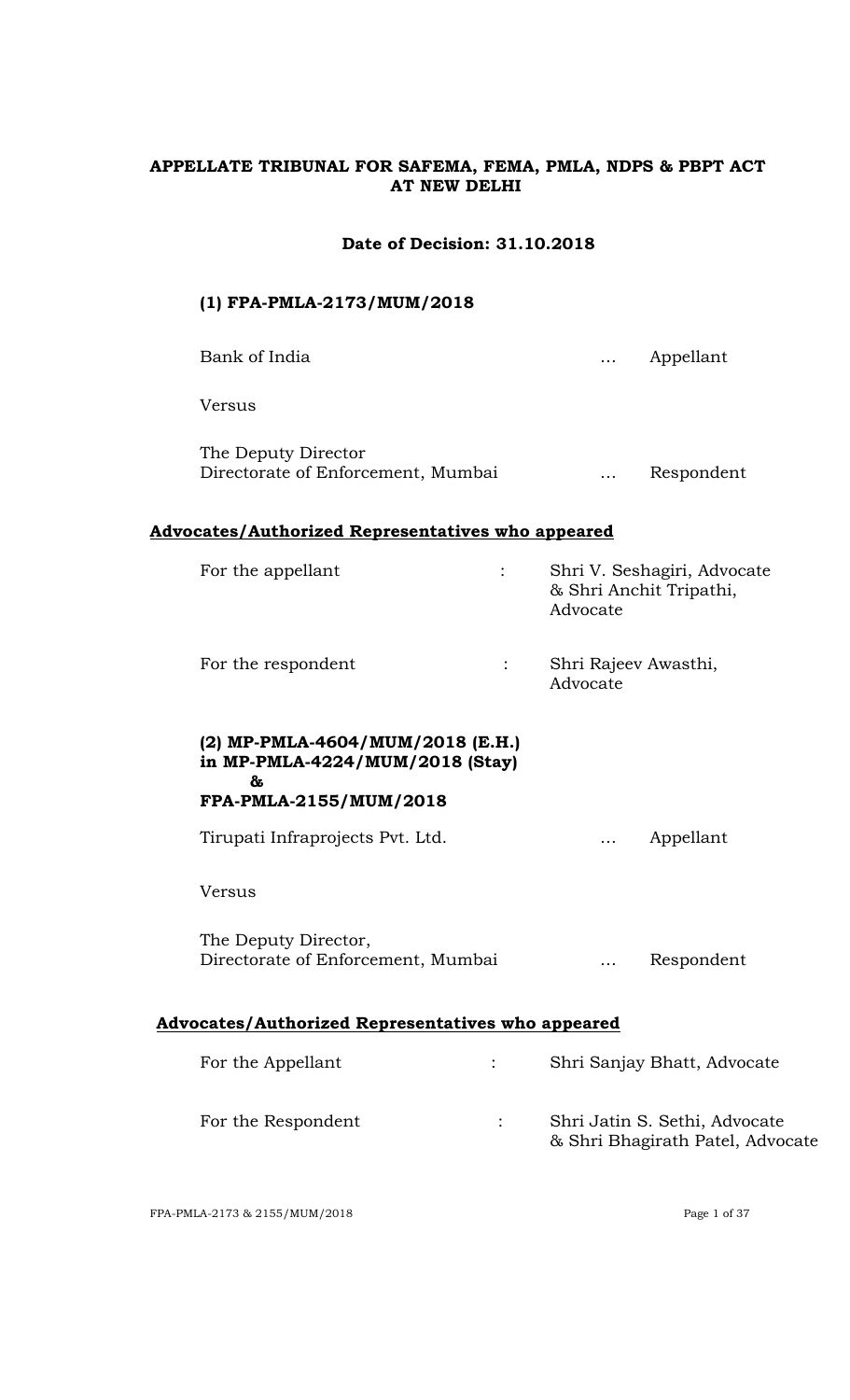### **CORAM JUSTICE MANMOHAN SINGH : CHAIRMAN**

#### **JUDGEMENT**

#### **FPA-PMLA-2173 & 2155/MUM/2018**

1. By this order, I propose to decide the two appeals filed by the above mentioned appellants. The appeal no. FPA-PMLA-2173/MUM/2018 is filed under Section 26 of the Prevention of Money Laundering Act, 2002 (hereinafter referred to as the PMLA, 2002) by the Bank of India (being the Lead Bank of Consortium of banks comprising of Canara Bank, UCO Bank, Union Bank of India, Dena Bank, Bank of Baroda and Corporation Bank) collectively referred to as the (**"Appellant Bank")** against the Order dated 20.12.2017 passed by the Adjudicating Authority in O.C. No. 799/2017 (hereinafter referred to as the ("**Complaint**") whereby the Adjudicating Authority purported to confirm the Provisional Attachment Order No. 05/2017 dated 29.06.2017 (**"Attachment Order")** issued by the Deputy Director, Directorate of Enforcement, Mumbai ("**Respondent No.1**") in File No. ECIR/14/MZO/2013 **("ECIR")** with regard to attachment of the property being Plot No. D, Commercial District Centre, Paschim Vihar, New Delhi- 110087, area measuring 13158.71 sq. meters ("**Subject Property**") which was admittedly mortgaged to the Appellant Bank on the reasons that the same was a "proceed of crime."

2. The other appellant has filed the appeal no. FPA-PMLA-2155/MUM/2018 who is borrowers and mortgagor of the said property in favour of the banks challenging the same impugned order.

FPA-PMLA-2173 & 2155/MUM/2018 Page 2 of 37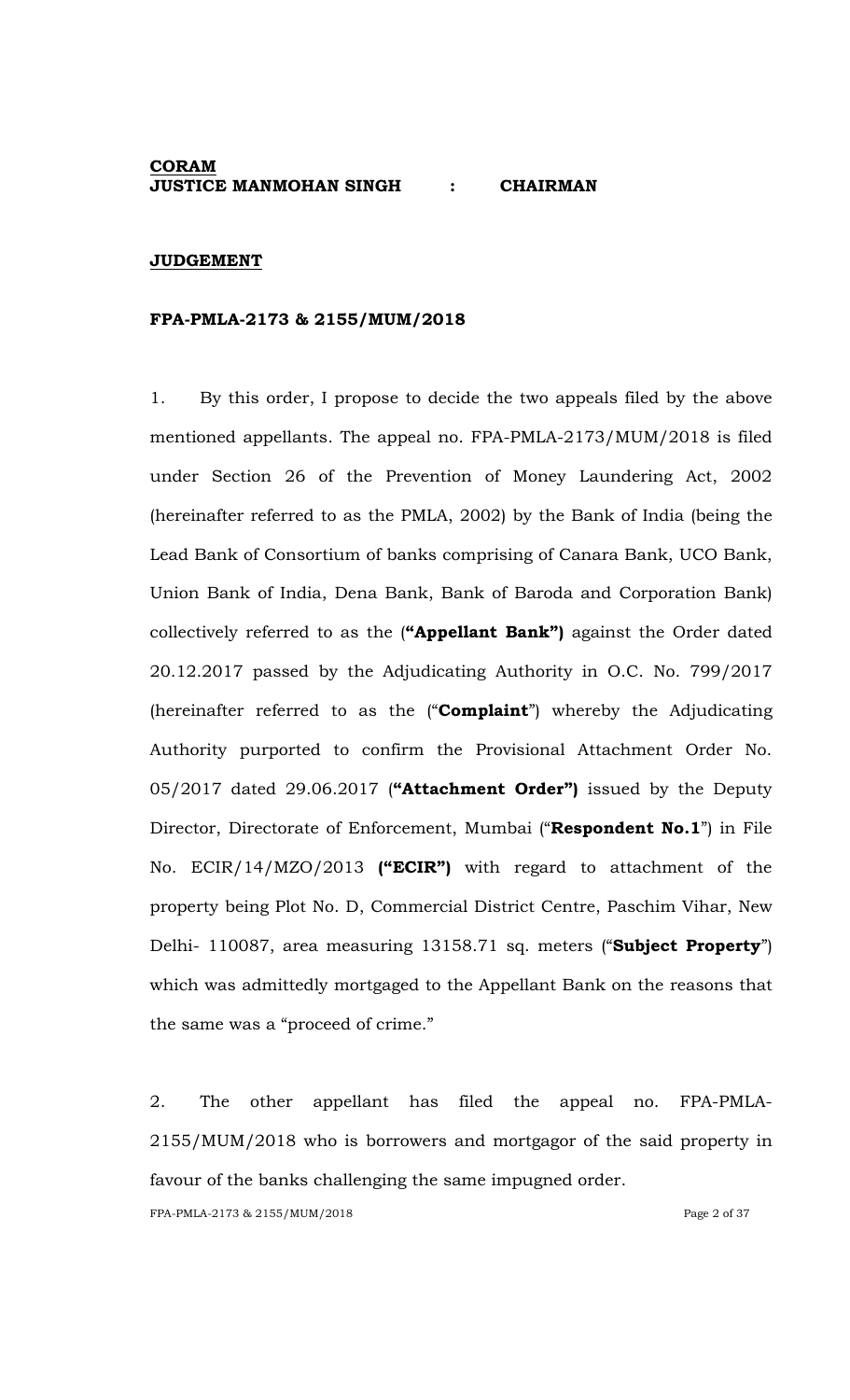3. The respondent no. 1 does not deny that the subject Property that have been attached by the Respondent No.1 was duly mortgaged to the Appellant Bank, for the certain credit facilities amounting to INR. 312 Crores (Rupees Three Hundred and Twelve Crores Only), advanced to the borrower i.e. Tirupati Infra Projects Pvt. Ltd. **("TIPL"**)*,* by the Appellant Bank.

4. Copy of the Term Loan Facility Agreement dated 06.03.2009 (hereinafter referred to as the **"Term Loan Agreement-I"** and same was further restructured on 27.02.2013- **"Term Loan Agreement II"**- **Annexure A/1 & A/2** are filed for the purpose of purchase of project land from DDA and for financing the construction/implementation of the project for construction of hotel on the Subject Property to be named "Radisson Blu".

5. The Appellant Bank in the captioned proceedings is solely concerned with the purported attachment of the Subject Property that was mortgaged, and being the prime security available to the Appellant Bank under the Master Restructuring Agreement dated 30.03.2013 by the charge created over the moveable (including receivables from operations of the Subject Property i.e. hotel "Radisson Blu" and immovable assets of TIPL concerning the hotel "Radisson Blu" in addition to the pledge of minimum 51% of shares held by the promoters of TIPL.

FPA-PMLA-2173 & 2155/MUM/2018 Page 3 of 37 6. As per copy of the master restructuring agreement dated 30.03.2013, and Copy of the memorandum of Entry **("MOE")** & Oral Assent Registers along with various documents dated 21.04.2013 shows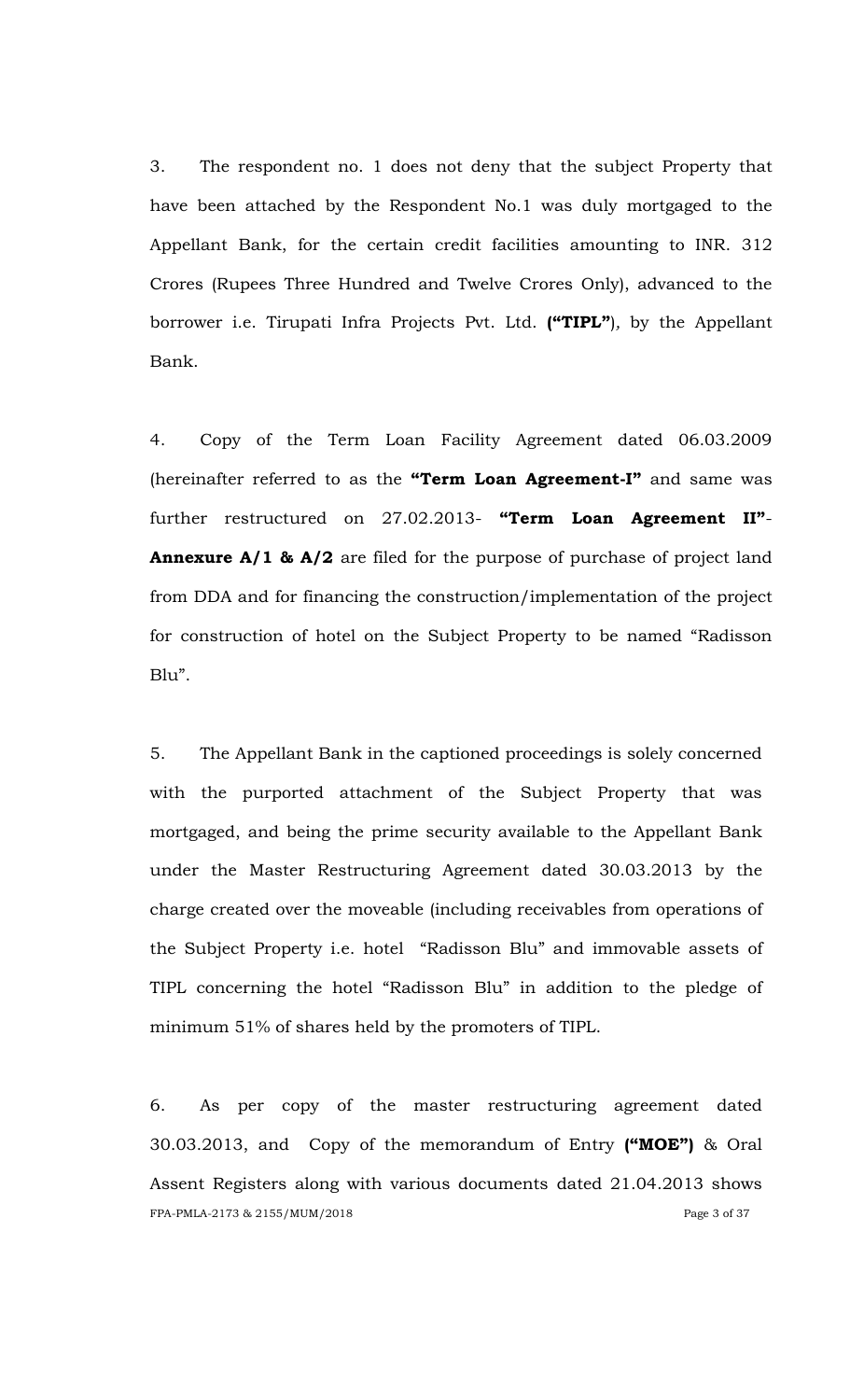that the aforementioned Subject Property was mortgaged by TIPL to the Appellant Bank to secure the due repayment of the facilities advanced by the Appellant Bank are filed as - (**Annexure No. A/3 (Colly)**.

7. It is the case of the bank that as on 07.02.2018, an amount of INR INR. 1,21,87,24,635.55/- (Rupees Hundred Twenty One Crore Eighty Seven Lakh Twenty Four Thousand Six Hundred Thirty Five and Paise Fifty Five Only) is due and payable by TIPL to the Appellant Bank comprising of a principal amount of INR. 59,61,47,873.77/- (Rupees Fifty Nine Crore Sixty One Lakh Forty Seven Thousand Eight Hundred Seventy Three and Paise Seventy Seven Only) together with interest at the rate of 16.50% per annum until 07.02.2018 with further interest till the date of payment and/or realization of the outstanding amounts thereof.

8. It is stated that the outstanding amount due unto the Appellant Bank is public money and that the Appellant Bank has the right to the Subject Property.

9. The Appellant Bank in accordance with the guidelines issued by RBI classified the account of TIPL as Non-Performing Asset ("**NPA**") on 30.09.2014 owing to the TIPL continuous defaults in meeting its financial obligations instituted a proceedings under Section 13(4) of the SARFAESI, 2002 & Section 19 of the RDB Act, 1993 before the Debt Recovery Tribunal, Delhi against TIPL for a recovery along with the interest on behalf of the Appellant Bank and its members of the Consortium.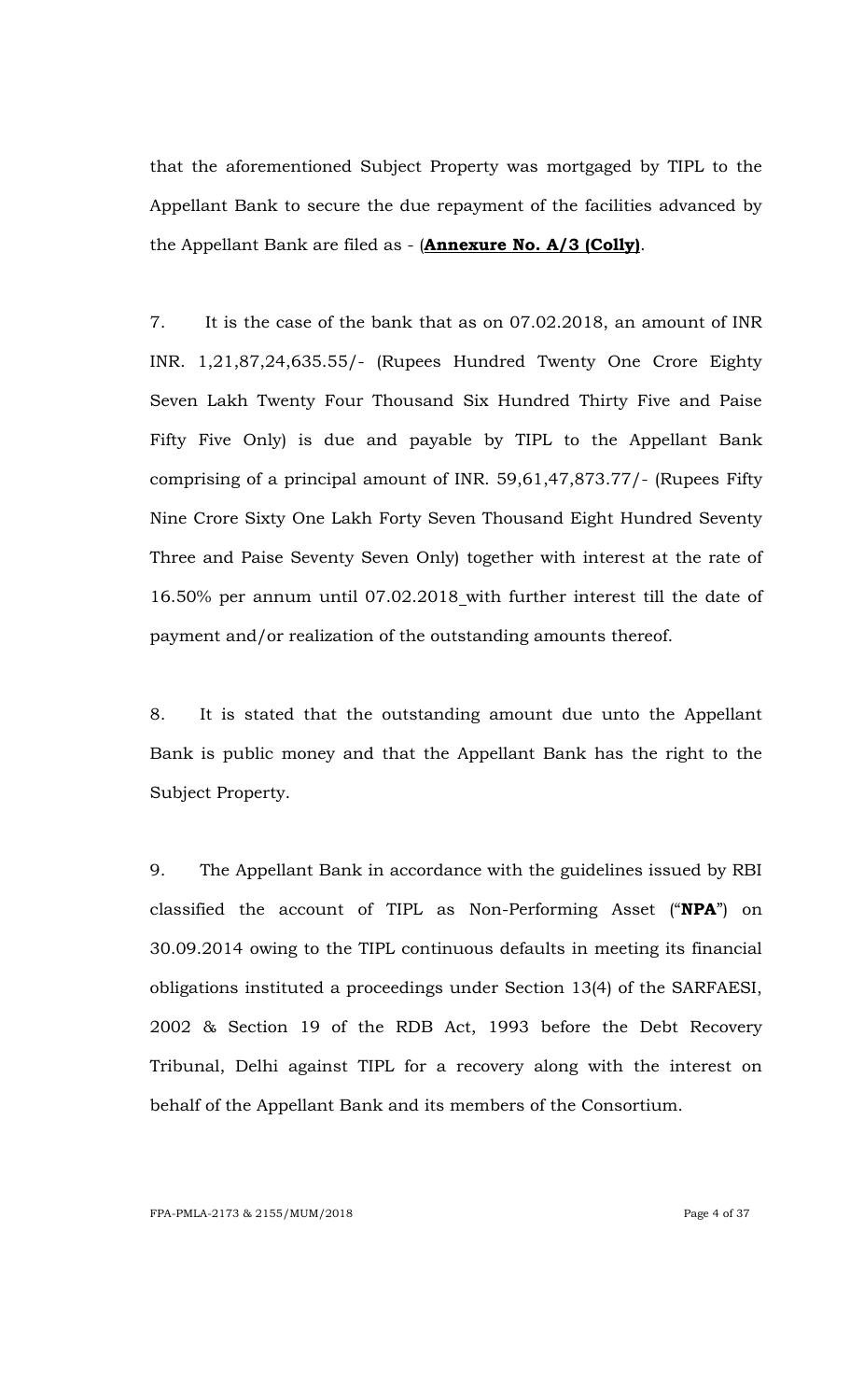10. The Appellant Bank had also initiated Corporate Insolvency Resolution Process against TIPL and the same has been admitted by the Adjudicating Authority of Hon"ble NCLT, Delhi vide order dated 03.07.2017.

11. The appeal filed before NCLAT by TIPL was dismissed and consequently the moratorium continued to be in effect.

12. It is not denied by the respondent that subject Property was mortgaged with the Appellant Bank before the date of alleged offence i.e. the mortgage was created in the year 2009 and thereafter extended in April, 2013 whereas the FIR against the accused was registered on 30.09.2013.

13. Therefore, the Subject Property cannot be subject matter of attachment when the same was mortgaged prior to the events of the alleged funds diversion and purported frauds committed by the TIPL. The ED does not deny the fact that the said property was four years earlier from the date of alleged offence, thus was not purchased from the proceed of crime.

14. Even there are no allegations of fraud or involvement on part of the Appellant Bank, the Appellant Bank is and remains the bona fide mortgagee of the Subject Property.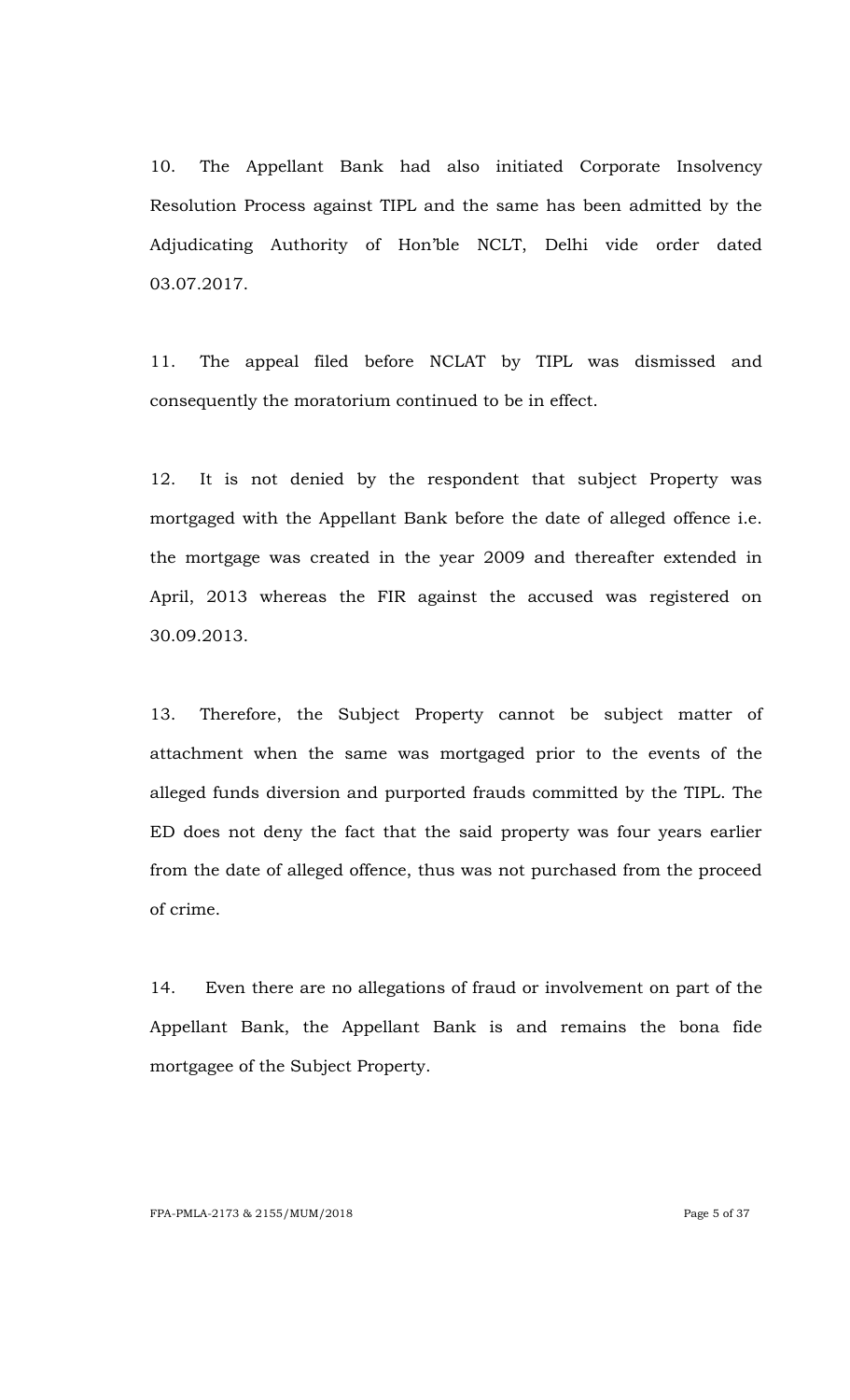15. The reply has been filed by the ED. The following objections are taken in the reply:

(i) With regard to appellant submission regarding issuance of moratorium, it is humbly submitted that the said Provisional Attachment attaching the subject property as issued on 29.06.2017. However, the subject order passed by the NCLT is dated 03.07.2017 which is post issuance of the provisional attachment order. As such, at the time of issuance of the Provisional Attachment Order, there was no moratorium issued in the matter. The Original Complaint has been filed in the said matter on 27.07.2017 as the same is required to be filed within 30 days from the date of Provisional Attachment Order as per the provisions of the PMLA. Further, the proceeding before the NCLT is of civil nature whereas the proceedings under PMLA are of criminal nature. It is settle law that the criminal proceedings will override the civil proceedings, if any conflict arises during the implementation of the law. The Adjudicating Authority, NCLT, Ahmedabad Bench in CP (I.B) No. 89/7/NCLT/AHM/2017 during the proceedings under Insolvency & Bankruptcy Code 2016 vide order dated 13.09.2017 has issued moratorium and at the same time, concluded as under:

*14. The moratorium declared by this Adjudicating Authority is not applicable to the criminal proceedings, if any, initiated under the provisions of Prevention of Money Laundering Act, 2002 by the Enforcement Directorate and to the criminal case, if any, initiated by the Central Bureau of Investigation against the Respondent Company.‖*

In view of the above said categorical order of the NCLT, Ahmedabad Bench, the primacy of PMLA, 2002 in case where moratorium on the assets of the concerned companies is declared by virtue of section 1(1)(a) read with 14 of the Insolvency and Bankruptcy Code, 2016 is established.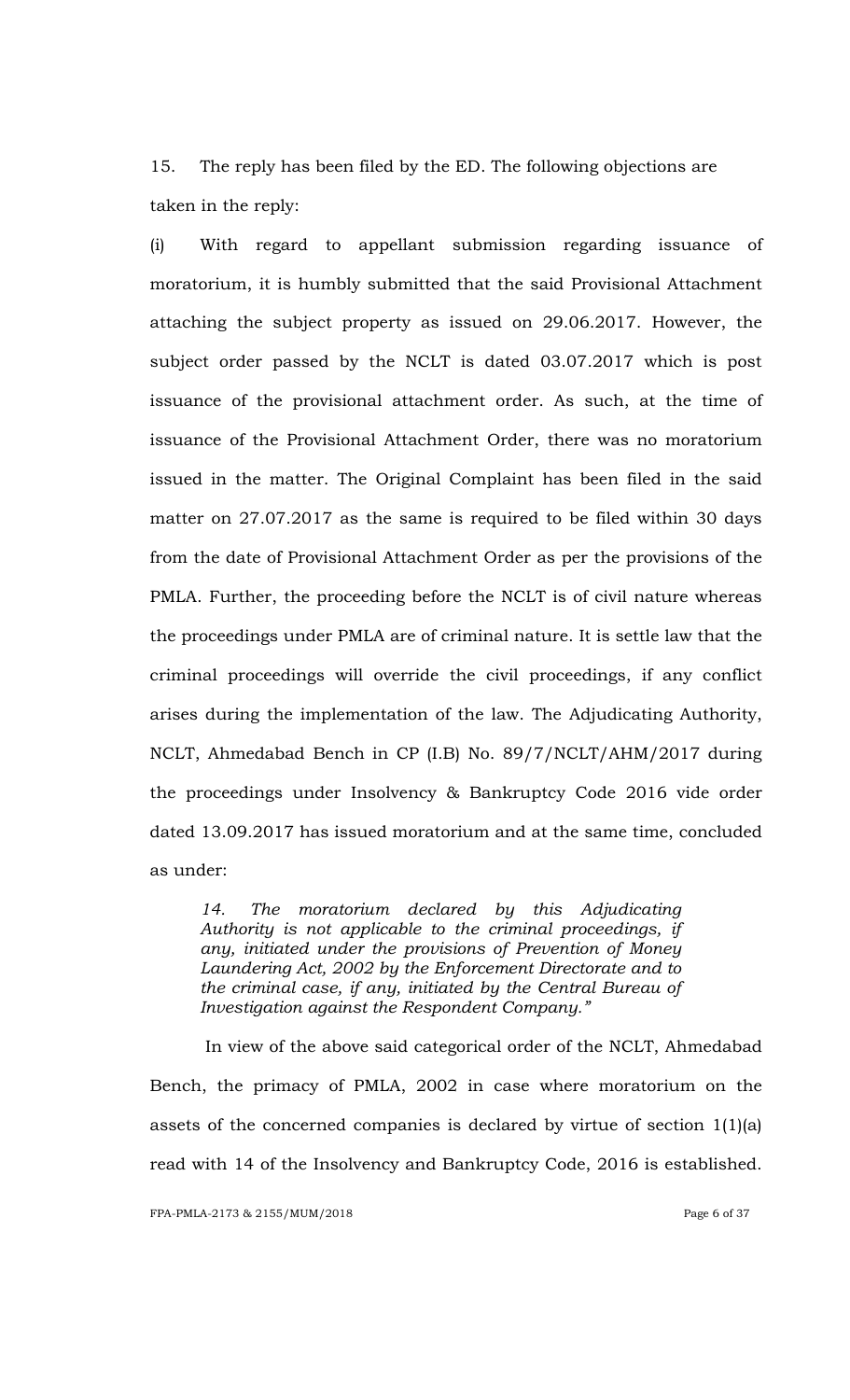Therefore, the proceedings under PMLA will override under the Insolvency & Bankruptcy Code, 2016.

(ii) Section 71 of the PMLA reads as under:-

*―Act to have overriding effect:- The provisions of this Act shall have effect nowithstanding anything inconsistent therewith contained in any other law for the time being in force.‖*

As such, it is clear that the provisions of the PMLA override the provisions of any other law being in force. In this case, the other law i.e. Insolvency & Bankruptcy Code, 2016 being civil law, the provisions of the PMLA will have overriding effect.

(iii) Further, the doctrine of pith and substance means that an enactment which substantially falls within the powers expressly conferred by the Constitution upon a Legislature which enacted it cannot be held to be invalid merely because it incidentally encroaches on matters assigned to another legislature. The Court must consider what constitutes in pith and substance the true subject matter of the legislation. If no such examination, it is found that the legislation is in substance one on a matter assigned to the legislature then it must be held to be valid even though it incidentally trenches on matters beyond its legislature.

(iv) Section 2 of the Insolvency & Bankruptcy Code, 2016 provides that the provisions of the said Act will apply to companies, partnership firms, etc. As such, there is an express limitation on the application of the code by virtue of Section 2 of the said Code which makes it clear that the code does not stand in the way of PMLA, 2002. It is also clear that the code applies only to areas concerning insolvency, liquidation, voluntary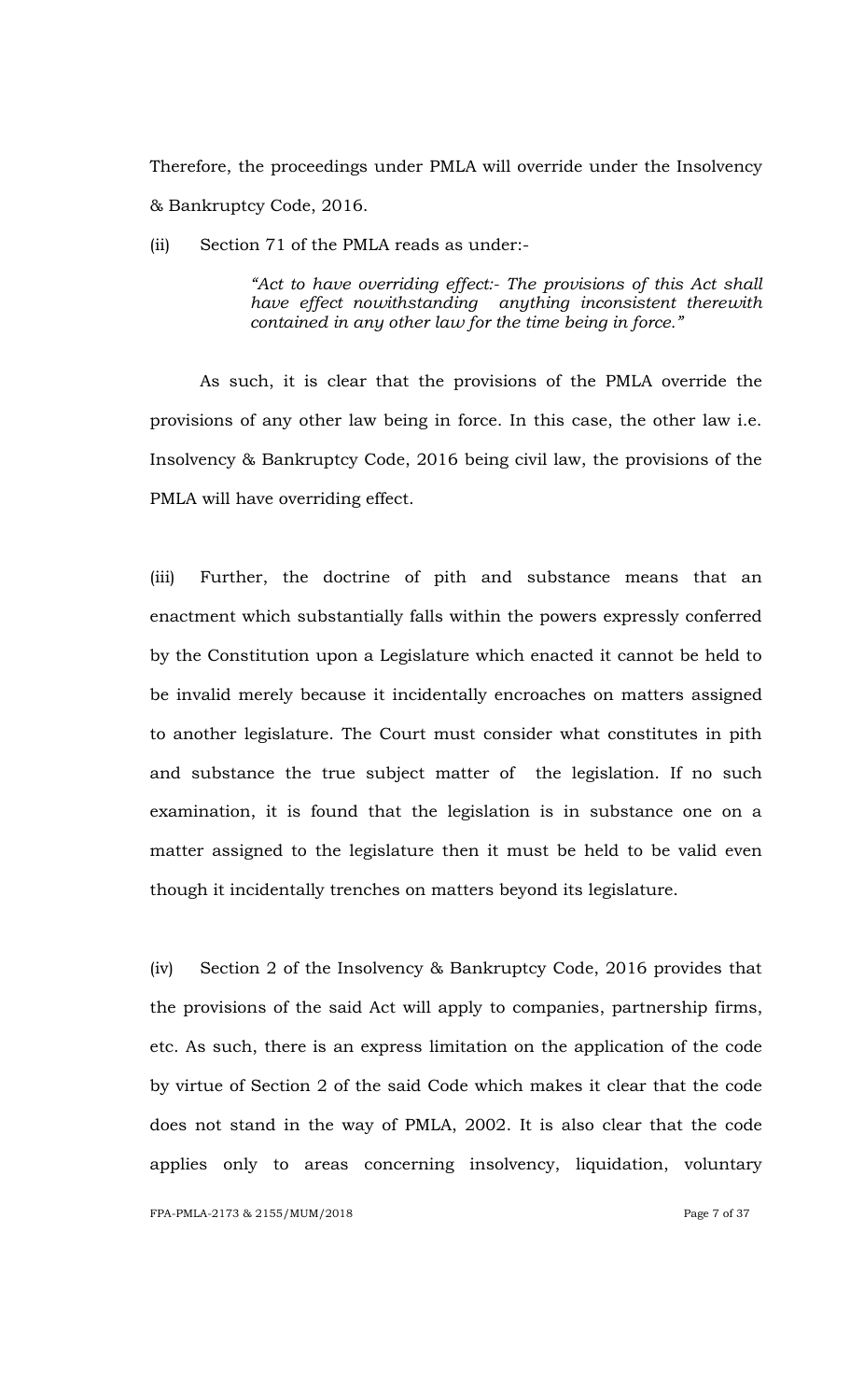liquidation or bankruptcy. Thus, there is no contradiction in the areas of operation of the twin. As such, there does not appear to be any dichotomy between the Code and the PMLA when the provisions of the two statutes are construed harmoniously in pursuit of their respective objects.

(v) The PMLA, 2002 has been enacted by the Parliament as per commitment of the country to the United Nations and having global dimensions and cannot be confined to national boundaries of our country. Moreover, its legislative intent has to be gathered from the plain reading of the language used in the provisions of the Act and the Scheduled appended thereunder. Further, it cannot forgotten that this case is relating to "Money Laundering" which is a serious threat to the national economy and national interest. The fact that the schemes have been prepared in a calculative manner with a deliberative design and motive of personal gain, regardless of the consequences to the members of the society, cannot be brushed aside.

(vi) In this connection, the objective of the IBC, 2016 and PMLA, 2002 are as under:-

## IBC, 2016

*―An Act to consolidate and amend the laws relating to reorganization and insolvency, resolution of corporate persons, partnership firms and individuals in a time bound manner for maximization of value of assets of such persons, to promote entrepreneurship, availability of credit and balance the interest of all stake holders including alteration in the order of priority of payment of Government dues and to establish an Insolvency and Bankruptcy Board of India, and for the matters connected therewith or incidental thereto.‖*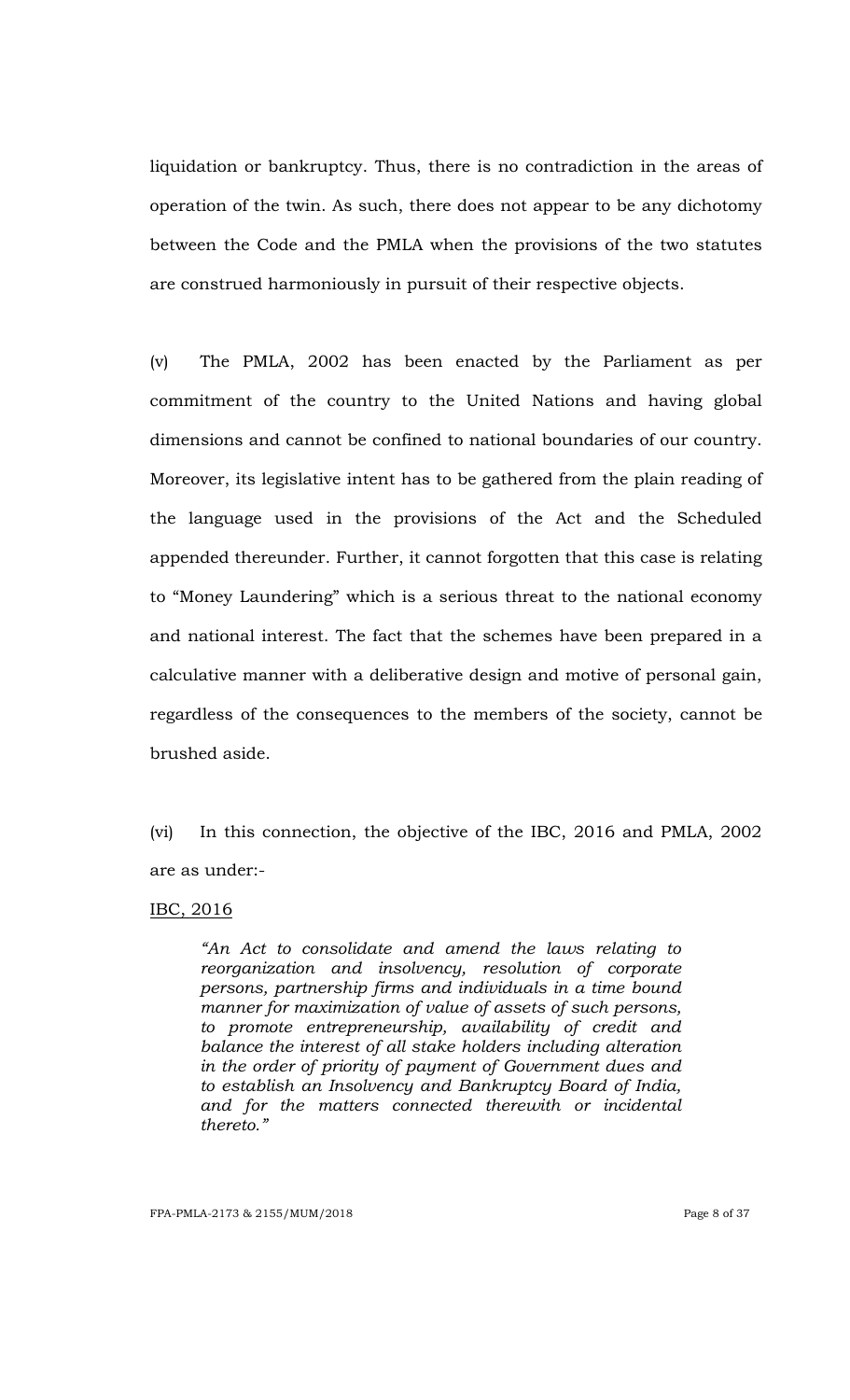#### PMLA, 2002

*― An Act to prevent money-laundering and to provide for confiscation of property derived from, or involved in, moneylaundering and for matters connected therewith or incidental thereto.‖*

Therefore, as seen from the objectives of IBC, 2016 and PMLA, 2002, the provisions therein are independent.

16. As per settled law, the rights of a bona fide party cannot be prejudiced on account of any alleged offences committed by TIPL as the Appellant Bank is the lawful transferee of the Subject Property.

17. The provisions of the SARFAESI Act, 2002 & RDB, Act, 1993 be read from the date the said amendments were made to the respective acts i.e. 1<sup>st</sup> September, 2016 and therefore the provisions which have been inserted in the respective acts that i.e. SARFAESI Act, 2002 & RDB, Act, 1993 will have an overriding effect over the PMLA, Act, 2002. Therefore the right of the Appellant Bank to take action against the Subject Property including sale thereof, cannot be taken away by PMLA, 2002. Please refer to *MP-PMLA-3363/MUM/2017 (Stay) FPA-PMLA-1604/MUM/2017-Standard Chartered Bank Vs. The Deputy Director, Directorate of Enforcement, Mumbai,* wherein the Appellate Tribunal has very categorically held that the provisions of SARFAESI Act, 2002 & RDB, Act, 1993 will prevail over the PMLA, Act, 2002.

18. The Provisional Attachment Order made by the Respondent No.1 is of 29.06.2017 whereas the Subject Property mortgaged to the Appellant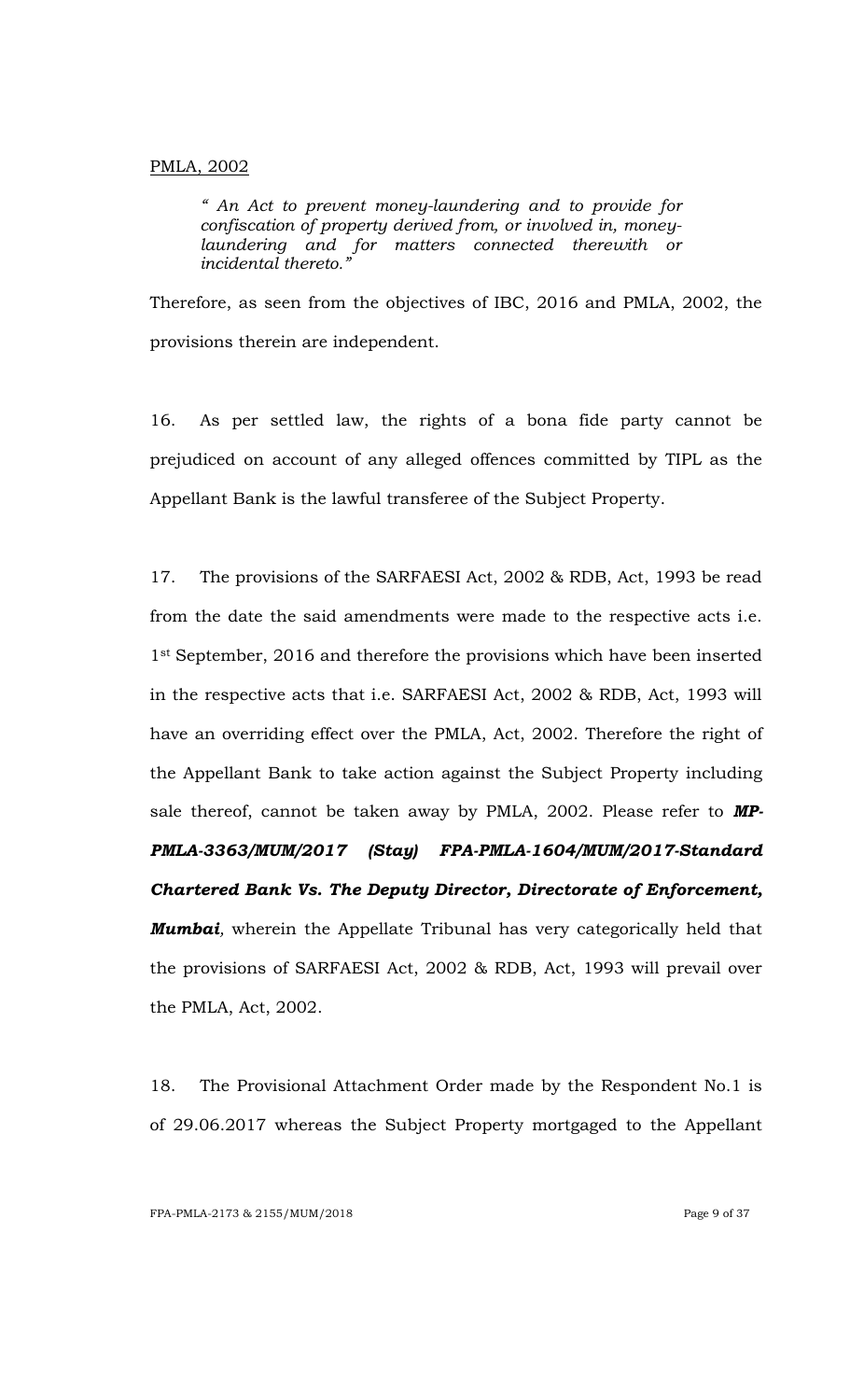Bank was much prior in time and lastly the mortgage was extended on 30.03.2013.

19. The Appellant Bank is pressing relief only in respect of the mortgaged Subject Property as agreed at the time of arguments. The prayer is only to release said property from the provisional attachment order and to set aside the impugned order. Otherwise if attachment would continue, the same can be disposed of and amount cannot be recovered which is a public money.

20. This Appellate Tribunal in Paras 24, 25, 26, 27, 28, 37, 45, 46, and 58 of the Judgment in the case of the *MP-PMLA-3363/MUM/2017(Stay)FPA-PMLA-1604/MUM/2017-Standard Chartered Bank Vs. The Deputy Director, Directorate of Enforcement, Mumbai* held that mortgage properties of the banks should be released which is binding on the Adjudicating Authority. Also the Impugned Order passed by the Adjudicating Authority is contrary to the observations made by the Tribunal in case *FPA-PMLA-2016/KOL/2015 being State Bank of India Vs. Joint Director, DE, Kolkata* with regard to a binding legal precedent on the Hon"ble Adjudicating Authority as it is bound by law to follow the observations made therein by this Tribunal-(Para-29-41 & 51-65). The said paras are reproduced below:-

*―29. Both parties have made their submissions, they have also referred large number of documents. The writtensubmissions have also been filed.* 

*30. We may point out that the aspect of overriding effect between the two special Act i.e. PMLA, 2002 and SARFAESI Act has been widely discussed by the Supreme Court in the case of Solidaire India Ltd. V/s. Fair Growth Financial Services Ltd. & Ors. Wherein after discussion in para 7-11 it*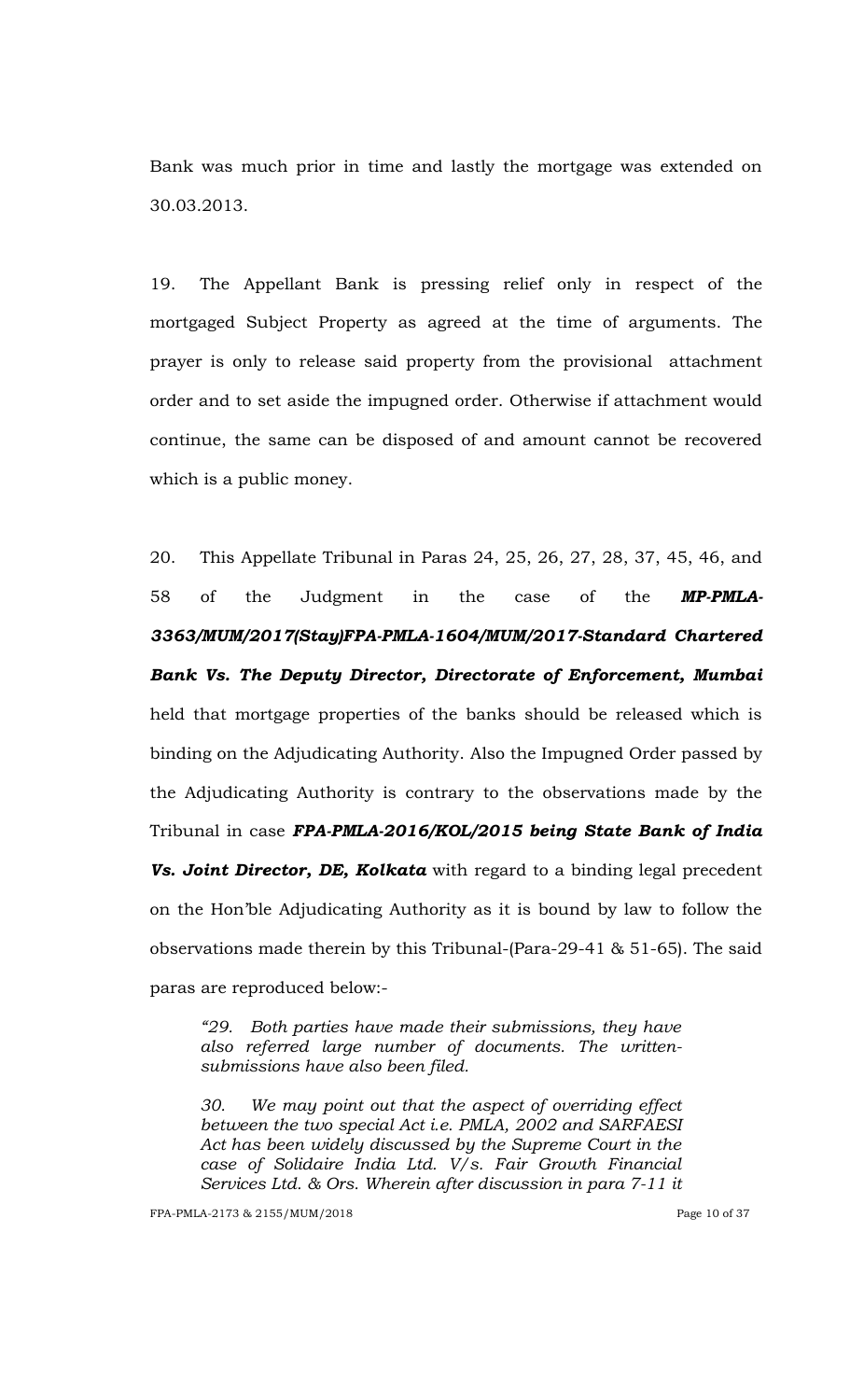*was held that later enactment would prevail with a nonobstante clause. Paras 7-11 reads as under:-*

*―7.Coming to the second question, there is no doubt that the 1985 Act is a special Act. Section 32(1) of the said Act reads as follows:*

*―32.* Effect of the Act on other laws.*—(1) The provisions of this Act and of any rules or schemes made there under shall have effect notwithstanding anything inconsistent therewith contained in any other law except the provisions of the Foreign Exchange Regulation Act, 1973 (46 of 973) and the Urban Land (Ceiling and Regulation) Act, 1976 (33 of 1976) for the time being in force or in the Memorandum or Articles of Association of an industrial company or in any other instrument having effect by virtue of any /law other than this Act.‖*

*8. The effect of this provision is that the said Act will have effect notwithstanding anything inconsistent therewith contained in any other law except to the provisions of the Foreign Exchange Regulation Act, 1973 and the Urban Land (Ceiling and Regulation) Act, 1976. A similar non obstante provision is contained in Section 13 of the Special Court Act which reads as follows:*

*―13.* Act to have overriding effect.*—The provisions of this Act shall have effect notwithstanding anything inconsistent therewith contained in any other law for the time being in force or in any instrument having effect by virtue of any law, other than this Act, or in any decree or order of any Court, tribunal or other authority.‖*

*9. It is clear that both these Acts are special Acts. This Court has laid down in no uncertain terms that in such an event it is the later Act which must prevail. The decisions cited in the above context are as follows:* "Maharashtra Tubes Ltd. *v.* State Industrial & investment Corpn. Of Maharashtra Ltd.; Sarwan Singh *v.* Kasturi Lal; Allahabad Bank *v.* Canara Bank *and* Ram Narain *v.* Simla Banking & Industrial Co. Ltd.

*10. We may notice that the Special Court had in another case dealt with a similar contention. In* Bhoruka Steel Ltd. *v.* **Fairgrowth**  Financial **Services Ltd.** it had been contended that recovery proceedings under the Special Court Act should be stayed in view of the provisions of the 1985 Act. Rejecting this connection, the Special Court had come to the conclusion that the Special Court Act being a later enactment would prevail. The headnote which brings out succinctly the ration of the said decision is as follows:

*―Where there are two special statutes which contain non obstante clauses the later statute must prevail. This is because at the time of enactment of the later statute, the Legislature was aware of the earlier legislation and its non obstante clause. If the Legislature still confers the*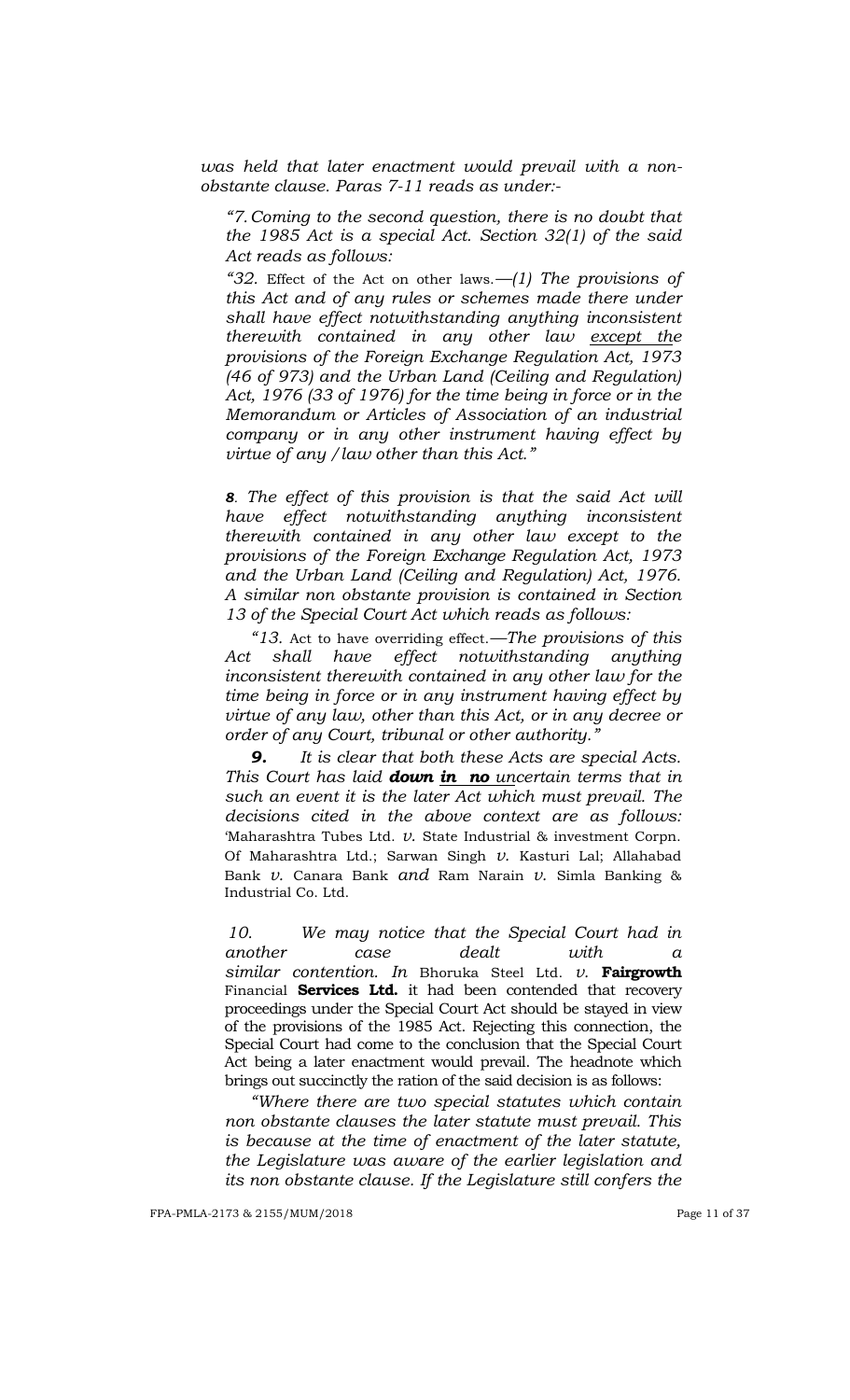*later enactment with a non obstante clause it means that the Legislature wanted that enactment to prevail. If the Legislature does not want the later enactment to prevail then it could and would provide in the later enactment that the provisions of the earlier enactment continue to apply.*

*The Special Court (Trial of Offences Relating to Transactions in Securities) Act, 1992, provides in Section 13. that its provisions are to prevail over any other Act. Being a later enactment, it would prevail over the Sick Industrial Companies (Special Provisions) Act, 1985. Had the Legislature wanted to exclude the provisions of the Sick Companies Act from the ambit of the said Act, the Legislature would have specifically so provided. The fact that the Legislature did not specifically so provide necessarily means that the Legislature intended that the provisions of the said Act were to prevail even over the provisions of the Sick Companies Act.*

*Under Section 3 of the 1992 Act, all properly of notified persons is to stand attached. Under Section 3(4), it is only the Special Court which can give directions to the Custodian in respect of property of the notified party. Similarly, under Section 11(1), the Special Court can give directions regarding property of a notified party. Under Section 11(2), the Special Court is to distribute the assets of the notified party in the manner set out thereunder. Monies payable to the notified parties are assets of the notified party and are, therefore, assets which stand attached. These are assets which have to be collected by the Special Court for the purposes of distribution under Section 11(2). The distribution can only take place provided the assets are first collected. The whole aim of these provisions is to ensure that monies which are siphoned off from hanks and financial institutions into private pockets are returned to the banks and financial institutions. The time and manner of distribution is to be decided by the Special Court only. Under Section 22 of the 1985 Act, recovery proceedings can only be with the consent of the Board for Industrial and Financial Reconstruction or the appellate authority under that Act. The Legislature being aware of the provisions of Section 22 under the 1985 Act still empowered only the Special Court under the 1992 Act of the 1992 Act to give directions to recover and to distribute the assets of the notified persons in the manner set down under Section 11 (2) of the 1992 Act. This can only mean that the Legislature wanted the provisions of Section 11(2) of the 1992 Act to prevail over the provisions of any other law including those of the Sick Industrial Companies (Special Provisions) Act, 1985.*

FPA-PMLA-2173 & 2155/MUM/2018 Page 12 of 37 *It is a settled rule of interpretation that if one construction leads to a conflict, whereas on another construction, two Acts can he harmoniously constructed*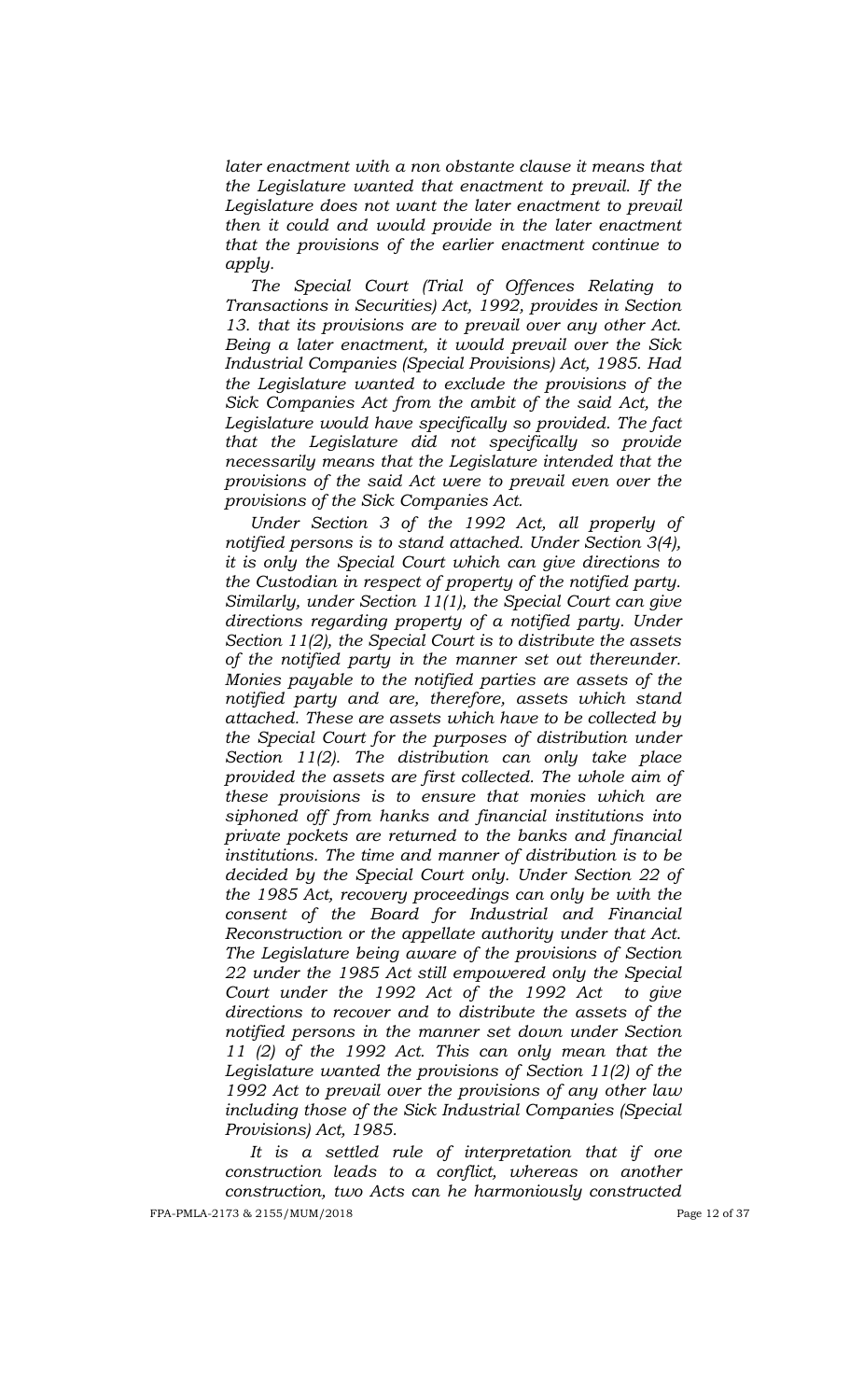*then the latter must be adopted. If an interpretation is given that the Sick Industrial Companies (Special Provisions) Acy 1985, is to prevail then there would be a clear conflict. However, there would be no conflict if it is held that the 1992 Act is to prevail. On such an interpretation the objects of both would be fulfilled and there would be no conflict. It is clear that the Legislature intended that public monies should be recovered first even from sick companies. Provided the sick company was in a position to first pay back the public money, there would be no difficulty in reconstruction. The Board for Industrial and Financial Reconstruction whilst considering a .scheme for reconstruction has to keep in mind the fact that it is to be paid off or directed by the Special Court. The Special Court can, if it is convinced, grant time or installments.*

*There can, therefore, be no stay of any proceedings for recovery against a sick company so far as the Special Court under the 1992 Act is concerned.‖*

*11. We are in agreement with the aforesaid decision of the case, more so when we find that whenever the legislature wishes to do so it makes appropriate provisions in the Act in that behalf. Mr Shiraz Rustomjee has drawn our attention to Section 34 of the Recovery of Debts Due to Banks and Financial Institutions Act, 1993 wherein after giving an overriding effect to the 1993 Act it is specifically provided that the said Act will be in addition to and not in derogation of a number of other Acts including the 198.5 Act. Similarly under Section 32 of the 1985 Act the applicability of the Foreign Exchange Regulation Act and the Urban Land (Ceiling and Regulation) Act is not excluded. It is clear that in the instant case there was no intention of the legislature to permit the 1985 Act to apply, notwithstanding the fact that proceedings in respect of a company may be going on before the BIFR. The 1992 Act is to have an overriding effect notwithstanding any provision to the contrary in another Act.‖*

*31. The similar view was taken by the Bombay High Court in the case of Bhoruka Steel Ltd. Vs. Fairgrowth Financial Services Ltd. The judgment rendered on 09.02.2016 reported in 1997 (89) company cases 547 (BOM) para 15 of the said judgment read as under:* 

> *15. To be noted that in both the judgments, relied upon by counsel, the Supreme Court has held that generally where there are two special statues, which contain non-obstante clauses, the later statute must prevail. This is because*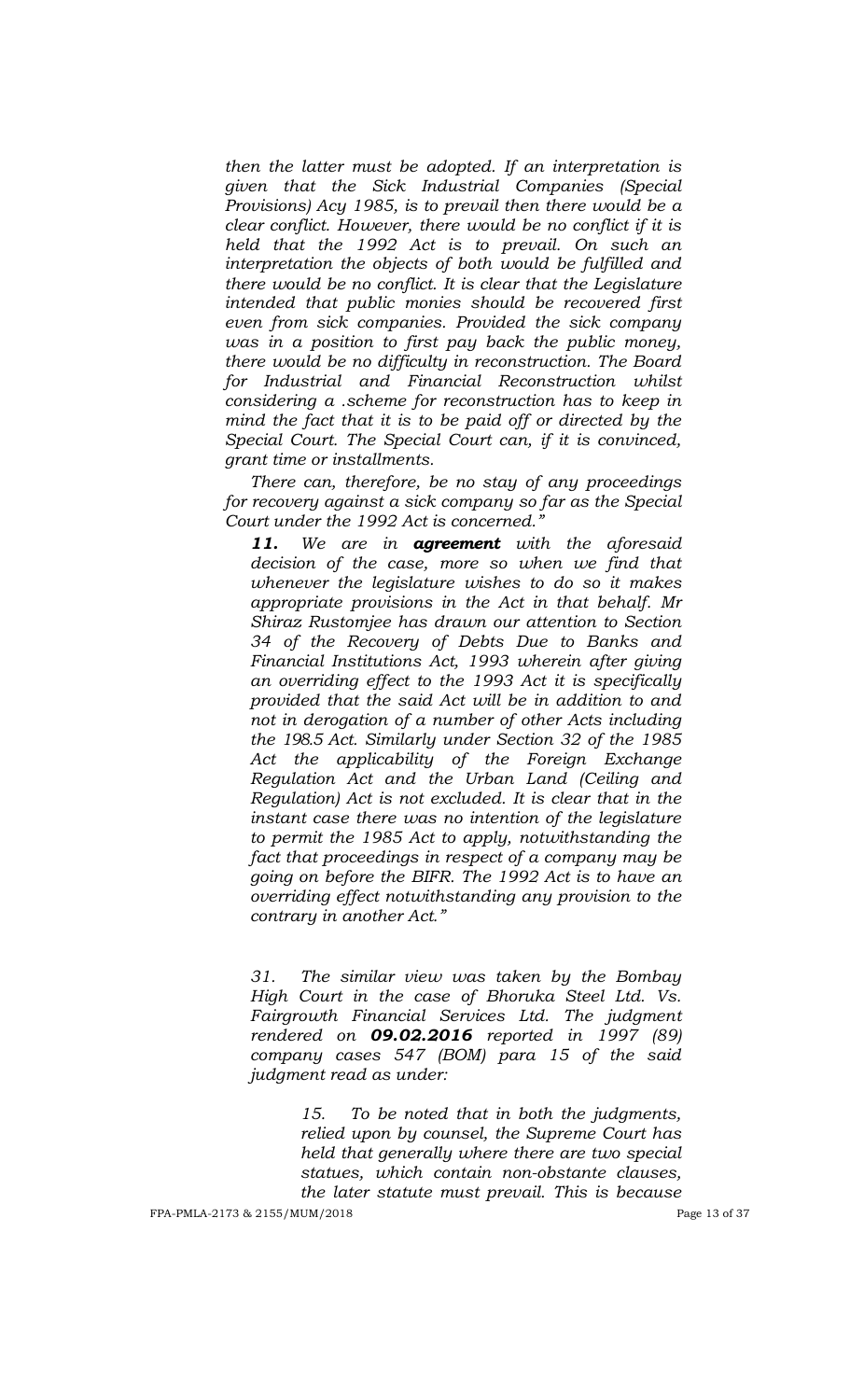*at the time of enactment of the later statute, the Legislature was aware of the earlier legislation and its non-obstante clause. If the Legislature still confers the later enactment with a nonobstante clause it means that the Legislature wanted that enactment to prevail. If the Legislature does not want the later enactment to prevail then it could and would provide in the later enactment that the provisions of the earlier enactment continue to apply. In the present case, the said Act is later. The said Act provides that its provisions are to prevail over any other Act. This would include the Sick Companies Act. If the legislature wanted to provide otherwise, they would have specifically so provided.‖*

*32. Recently, the Parliament has amended the twin legislations viz. (i) the SARFAESI Act, 2002 and (ii) the DRT Act, 1993(after amendment titled as the Recovery of Debts and Bankruptcy Act, 1993) by the Enforcement of Security Interest and Recovery of Debts Laws and Miscellaneous Provisions (Amendment) Act, 2016 and its provisions have been given effect from 01.09.2016.* 

*33. The amended provisions give overriding effect over any other law and priority to the secured condition for the time being in force including the provisions of PMLA in so far as recovery of the loan by the secured creditors is concerned.* 

*The amended provisions are reproduced as under:*

## **(i) Section 26E of the SARFAESI Act, 2002 :**

*―26E. Priority to secured creditors – Notwithstanding anything contained in any other law for the time being in force, after the registration of security interest, the debts due to any secured creditor shall be paid in priority over all other debts and all revenues, taxes, cesses and other rates payable to the Central Government or State Government or local authority.*

*Explanation : For the purposes of this section, it is hereby clarified that on or after the commencement of the Insolvency and Bankruptcy Code, 2016 (31 of 2016), in cases where insolvency or bankruptcy proceedings are pending in respect of secured assets of the borrower, priority to secured creditors in payment of debt shall be subject to the provisions of that Code.‖* 

FPA-PMLA-2173 & 2155/MUM/2018 Page 14 of 37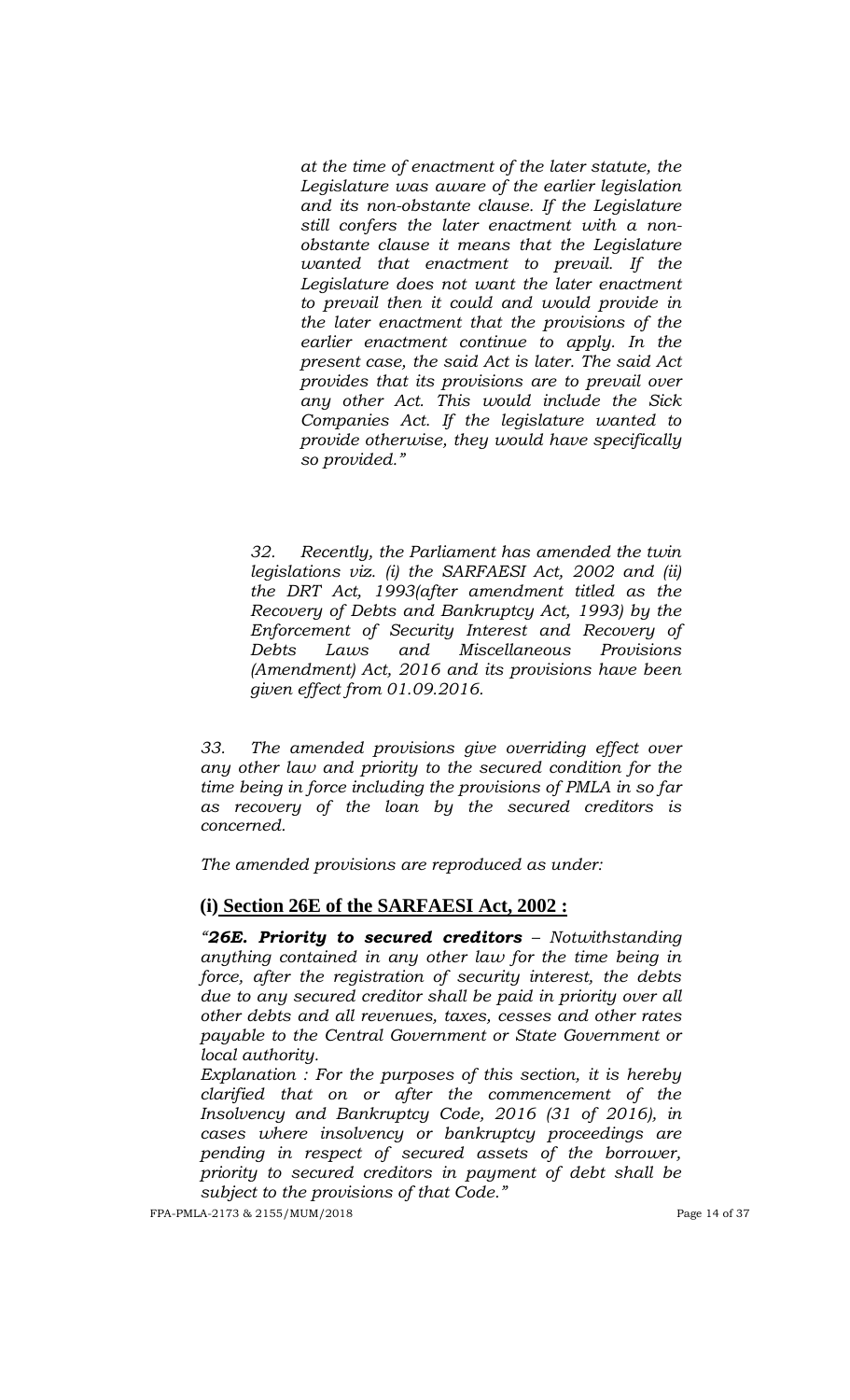## *(ii) Section 31B of the Recovery of Debts and Bankruptcy Act, 1993 :*

*31B. Priority to secured creditors – Notwithstanding anything contained in any other law for the time being in force, the rights of secured creditors to realise secured debts due and payable to them by sale of assets over which security interest is created, shall have priority and shall be paid in priority over all other debts and Government dues including revenues, taxes, cesses and other rates due to the Central Government, State Government or local authority.*

*Explanation : For the purposes of this section, it is hereby clarified that on or after the commencement of the Insolvency and Bankruptcy Code, 2016 (31 of 2016), in cases where insolvency or bankruptcy proceedings are pending in respect of secured assets of the borrower, priority to secured creditors in payment of debt shall be subject to the provisions of*  that Code.'

*34. In Section 2 of the Recovery of Debts Due to Banks and Financial Institutions Act, 1993 after the words "the date of the application", "and includes any liability towards debt securities which remains unpaid in full or part after notice of ninety days served upon the borrower by the debenture trustee or any other authority in whose favour security interest is created for the benefit of holders of debt securities or*;" is added which makes the said amendment or the 1993 Act applicable to all the debts which remains unpaid.

*35. Thus, it is very clear from above that the secured creditor, get a priority over the rights of Central or State Government or any other Local Authority. The amendment has been introduced to facilitate the rights of the secured creditors which are being hampered by way of attachments of properties, belonging to the financial institutions/secured creditors, done by/in favour of the government institutions.*

*36. The Full Bench of the Madras High Court while acknowledging the amount of losses suffered by the Banks and while approving the latest amended Section 31B of the Recovery of Debts Due to Banks and Financial Institutions Act, 1993 held in the case ―The Assistant Commissioner (CT), Anna Salai-III Assessment Circle Vs. The Indian*  **Overseas bank and Ors.**" that "

*―There is, thus, no doubt that the rights of a secured creditor to realise secured debts due and payable by sale of* 

FPA-PMLA-2173 & 2155/MUM/2018 Page 15 of 37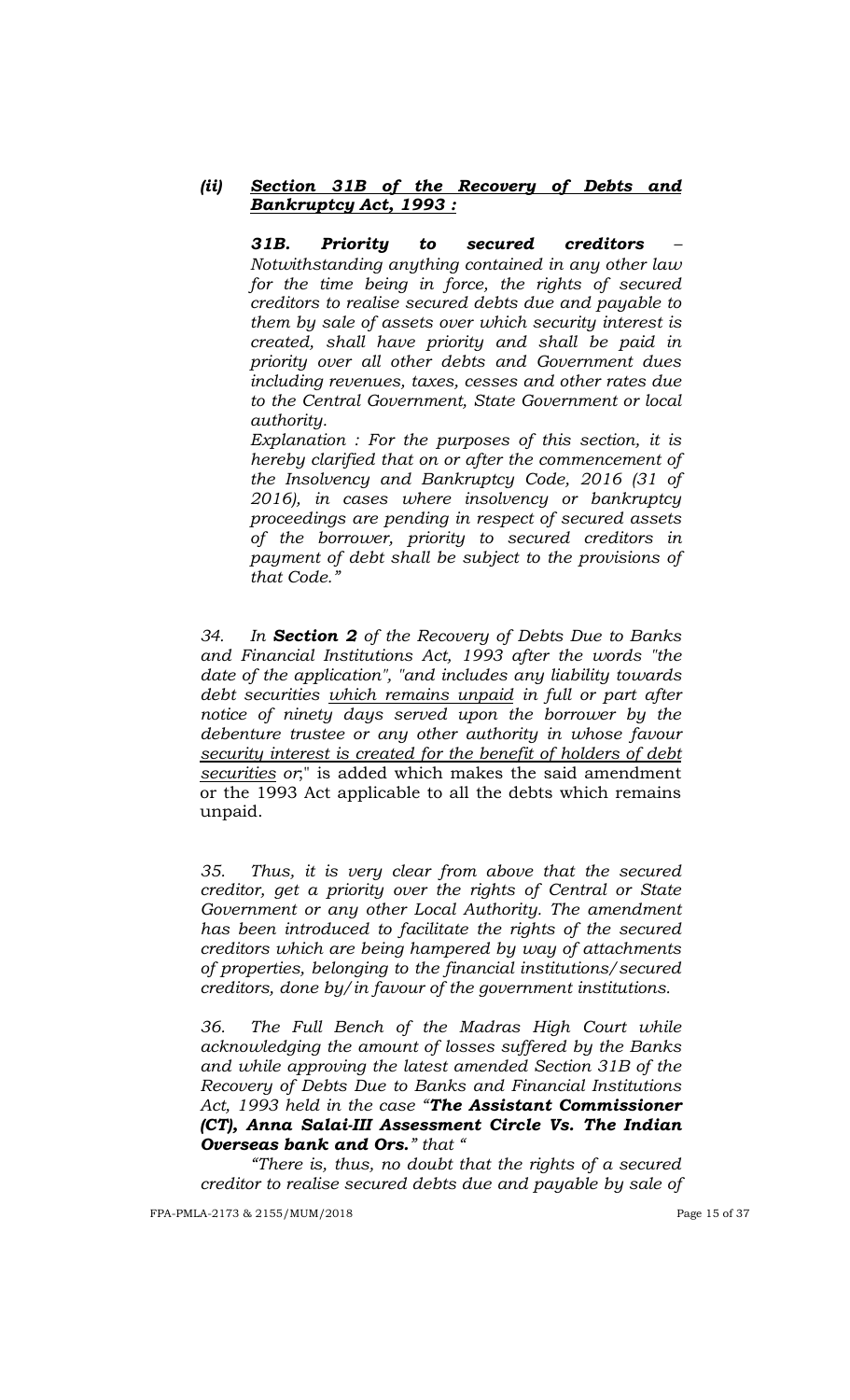*assets over which security interest is created, would have priority over all debts and Government dues including revenues, taxes, cesses and rates due to the Central Government, State Government or Local Authority. This section introduced in the Central Act is with ''notwithstanding'' clause and has come into force from 01.09.2016. Further it was also held that the law having now come into force, naturally it would govern the rights of the parties in respect of even a lis pending*."

37. The Assistant Commissioner (CT) Vs. The Indian Overseas Bank, Madras High Court, WP No. 2675 of 2011 (Full Bench)

> *―2 We are of the view that if there was at all any doubt, the same stands resolved by view of the Enforcement of Security Interest and Recovery of Debts Laws and Miscellaneous Provisions (Amendment) Act, 2016, Section 41 of the same seeking to introduce Section 31B in the Principle Act, Which reads as under:-*

> > *―31B. Notwithstanding anything contained in any other law for the time being in force, the rights of secured creditors to realize secured debts due and payable to them by sale of assets over which security interest is created, shall have priority and shall be paid in priority over all other debts and Government dues including revenues, taxes, cesses and rates due to the Central Government, State Government or local authority.*

> > *Explanation. – for the purposes of this section, it is hereby clarified that on or after the commencement of the Insolvency and Bankruptcy Code, 2016, in cases where insolvency or bankruptcy proceedings are pending in respect of secured assets of the borrower, priority to secured creditors in payment of debt shall be subject to the provisions of that Code.‖*

*―3 There is, thus, no doubt that the rights of a secured creditor to realize secured debts due and payable by sale of assets over which security interest is created, would have priority over all debts and Government dues including revenues, taxes, cesses and rates due to the Central Government, State Government or Local Authority. This section introduced in the Central Act is with ―notwithstanding‖ clause and has come into force from 01.09.2016‖*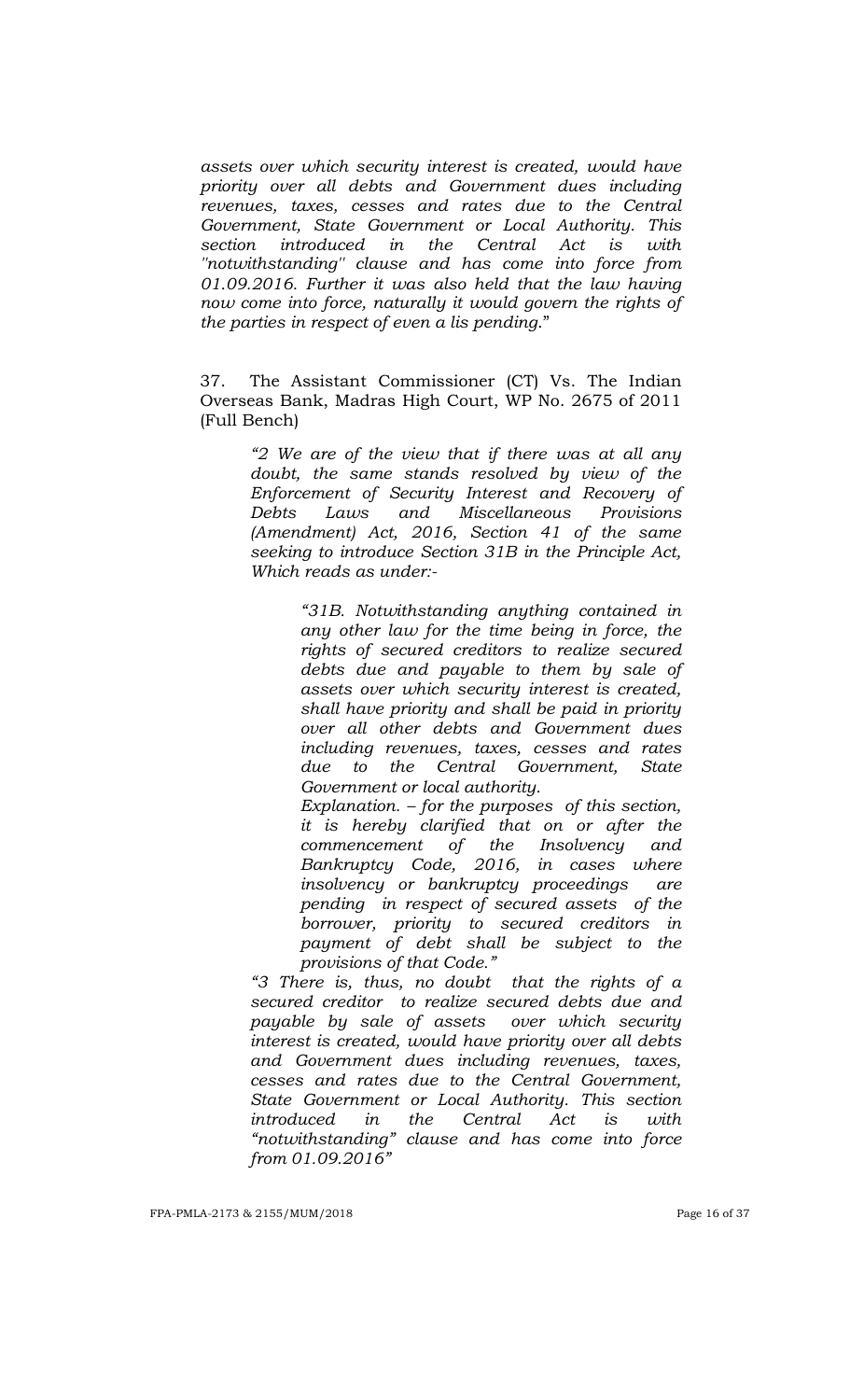*―4 The law having now come into force, naturally it would govern the rights of the parties in respect of even a lis pending.‖*

*―5 The aforesaid would, thus, answer question (a) in favour of the financial institution, which is a secured creditor having the benefit of the mortgaged property.‖*

## *38. In another Madras High Court judgment in the case of ―Dr. V. M. Ganesan vs. The Joint Director, Directorate of Enforcement‖ has explained the grievances faced by the financial institutions while holding that*

"*For instance, if LIC Housing Finance Limited, which has advanced money to the petitioner in the first writ petition and which consequently has a right over the property, is able to satisfy the Adjudicating Authority that the money advanced by them for the purchase of the property cannot be taken to be the proceeds of crime, then, the Adjudicating Authority is obliged to record a finding to that effect and to allow the provisional order of attachment to lapse. Otherwise, a financial institution will be seriously prejudiced. I do not think that the Directorate of Enforcement or the Adjudicating Authority would expect every financial institution to check up whether the contribution made by the borrowers towards their share of the sale consideration was lawfully earned or represent the proceeds of crime. Today, if the Adjudicating Authority confirms the provisional order of attachment and the property vests with the Central Government, LIC Housing Finance Limited will also have to undergo dialysis, due to the illegal kidney trade that the petitioner in the writ petition is alleged to have indulged in. This cannot be purport of the Act.*"

*39. In a case contested by one of the branches of the Appellant Bank, the High Court of Madras ―State Bank of India Vs. The Assistant Commissioner, Commercial Tax, Puraswalkam Assistant Circle and Ors.‖, while upholding the Amendment Act, 2016 to Section 26E of the SARFAESI Act and reaffirming the view of the Full Bench of the same court in The Assistant Commissioner (CT), Anna Salai-III Assessment Circle (supra) lifted the attachment entry and held that* 

FPA-PMLA-2173 & 2155/MUM/2018 Page 17 of 37 *―In other words, not only should the amendment apply to pending lis, but the declaration that the right of a*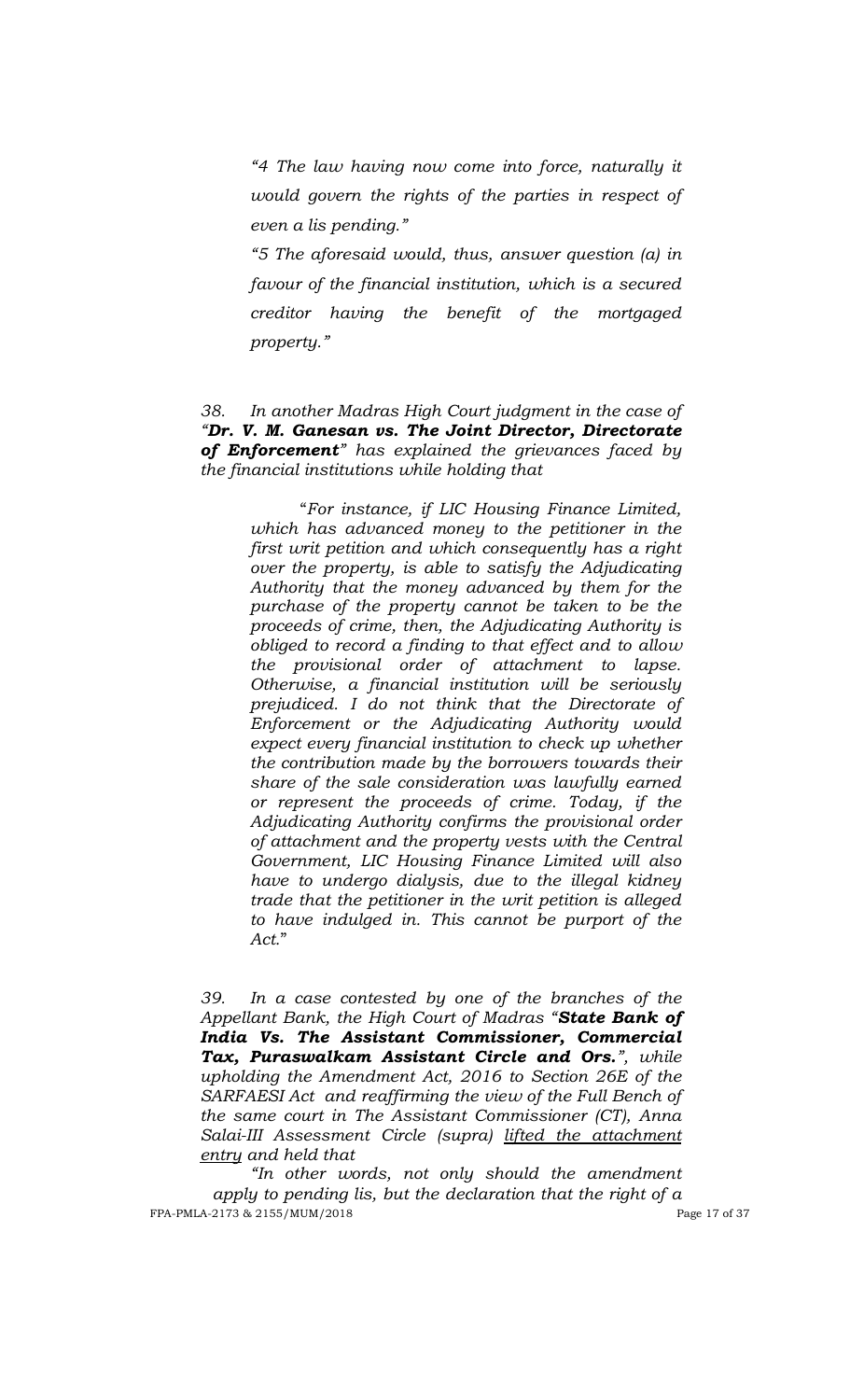*secured creditor to realise the secured debts, would have priority over all debts, which would include, Government dues including revenues, taxes, etc., should hold good qua 2002 Act as well.‖*

*40. B. RAMA RAJU V. UOI AND ORS. Reported in (2011) 164 company case 149(AP)(DB) who has dealt with the aspect of bonafide acquisition of property in para 103. The same read as under:-*

> "*103. Since proceeds of crime is defined to include the value of any property derived or obtained directly or indirectly as a result of criminal activity relating to a scheduled offence, where a person satisfies the adjudicating authority by relevant material and evidence having a probative value that his acquisition is bona fide, legitimate and for fair market value paid therefor, the adjudicating authority must carefully consider the material and evidence on record (including the Reply furnished by a noticee in response to a notice issue under Section 8(1) and the material or evidence furnished along therewith to establish his earnings, assets or means to justify the bona fides in the acquisition of the property); and if satisfied as to the bona fide acquisition of the property, relieve such property from provisional attachment by declining to pass an order of confirmation of the provisional attachment; either in respect of the whole or such part of the property provisionally attached in respect whereof bona fide acquisition by a person is established, at the stage of the section 8(2) process…‖*

*41. The Supreme Court in (2010)8 Supreme Court Cases 110 (Before G.S. Singhvi and A.K. Ganguly, JJ) in the case of United Bank of India V/s. Satyawati Tondon and Ors. In paras no. 6, 55 & 56 has held as under:-*

> *6. To put it differently, the DRT Act has not only brought into existence special procedural mechanism for speedy recovery of dues of banks and financial institutions, but also made provision for ensuring that defaulting borrowers are not able to invoke the jurisdiction of the civil courts for frustrating the proceedings initiated by the banks and other financial institutions.*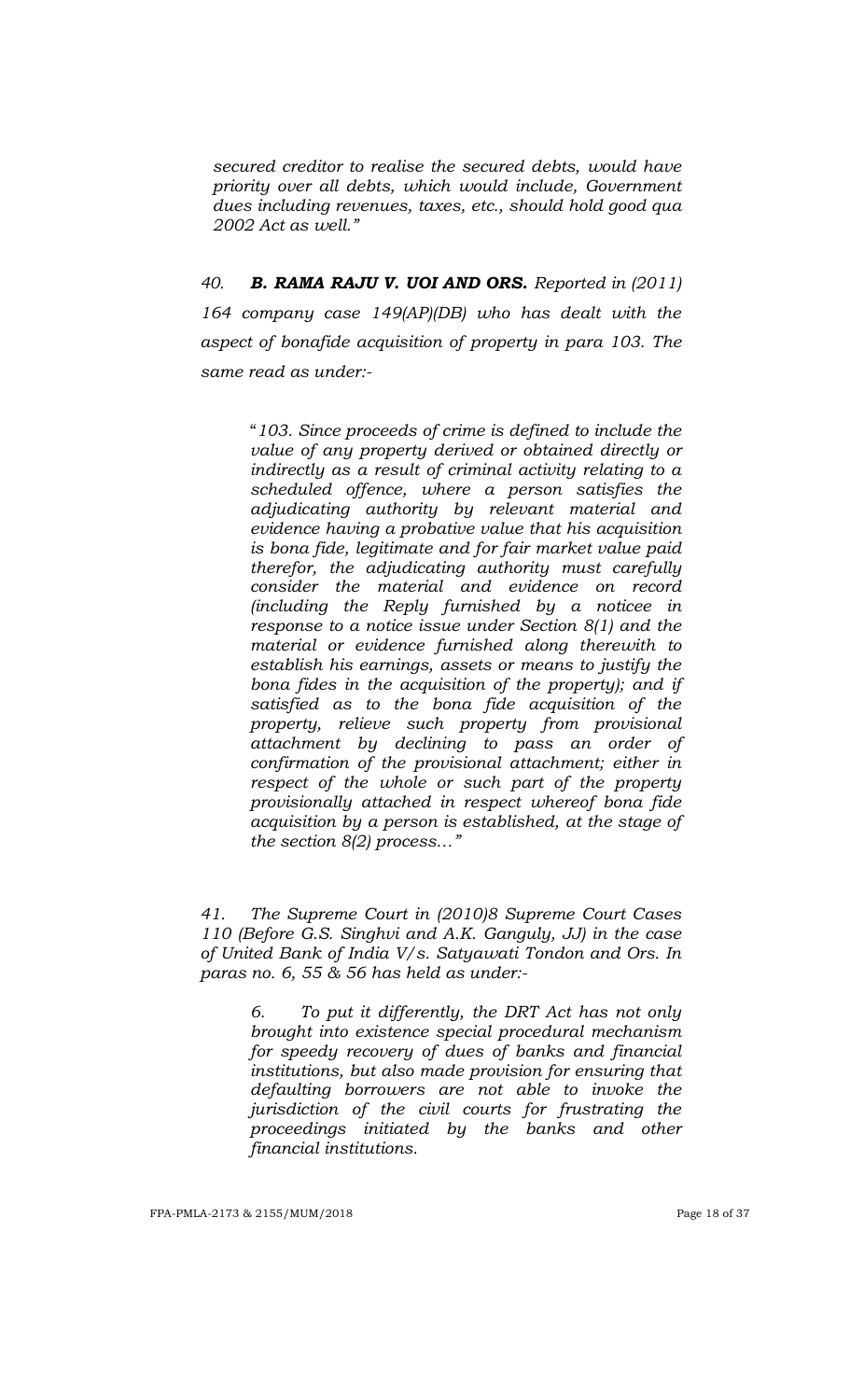*55. It is a matter of serious concern that despite repeated pronouncement of this Court, the High Courts continue to ignore the availability of statutory remedies under the DRT Act and the SARFAESI Act and exercise jurisdiction under Article 226 for passing orders which have serious adverse impact on the right of banks and other financial institutions to recover their dues. We hope and trust that in future the High Courts will exercise their discretion in such matters with greater caution, care and circumspection.*

*56. Insofar as this case is concerned, we are convinced that the High Court was not at all justified in injuncting the appellant from taking action in furtherance of notice issued under Section 13(4) of the Act. In the result, the appeal is allowed and the impugned order is set aside. Since the respondent has not appeared to contest the appeal, the costs are made easy.‖* 

*In the subsequent changes in law and amendment in the another Special Act i.e. SARFAESI Act, 2002 the decisions referred by Mr. Matta in the case of Solidaire (Supra) and Bhoruka Steel (Supra) does not help the case of the respondent no. 1 because the effect of overrding the PMLA looses its validity once the amendment is made which even has been interpreted subsequently by the Full-Bench of the Chennai High Court in the case of Assistant Commissioner CT (Supra) and other decision in the nature of the facts in the present matter.*

*51. The mortgaged properties are security to the loans and cannot be subject matter of attachment particularly when the same were purchased and mortgaged prior to the events of funds diversion and frauds committed by the respondents. The appellants Banks have to recover huge amounts in the above loan accounts and the appellant bank being the mortgagee/transferee of the interest in the properties is entitled to recover its dues with the sale of the properties. The properties stood transferred by way of mortgage to the appellant bank much before the alleged criminal action.* 

*52. The appellant banks is the rightful claimants of the said properties which are already in the possession of the appellant*  bank under the SARFAESI Act. The Hon'ble Supreme Court of *India in the case of Attorney General of India and Ors. (AIR 1994 SC 2179) while dealing with the matter under Conservation of Foreign Exchange and Prevention of Smuggling Activities Act has*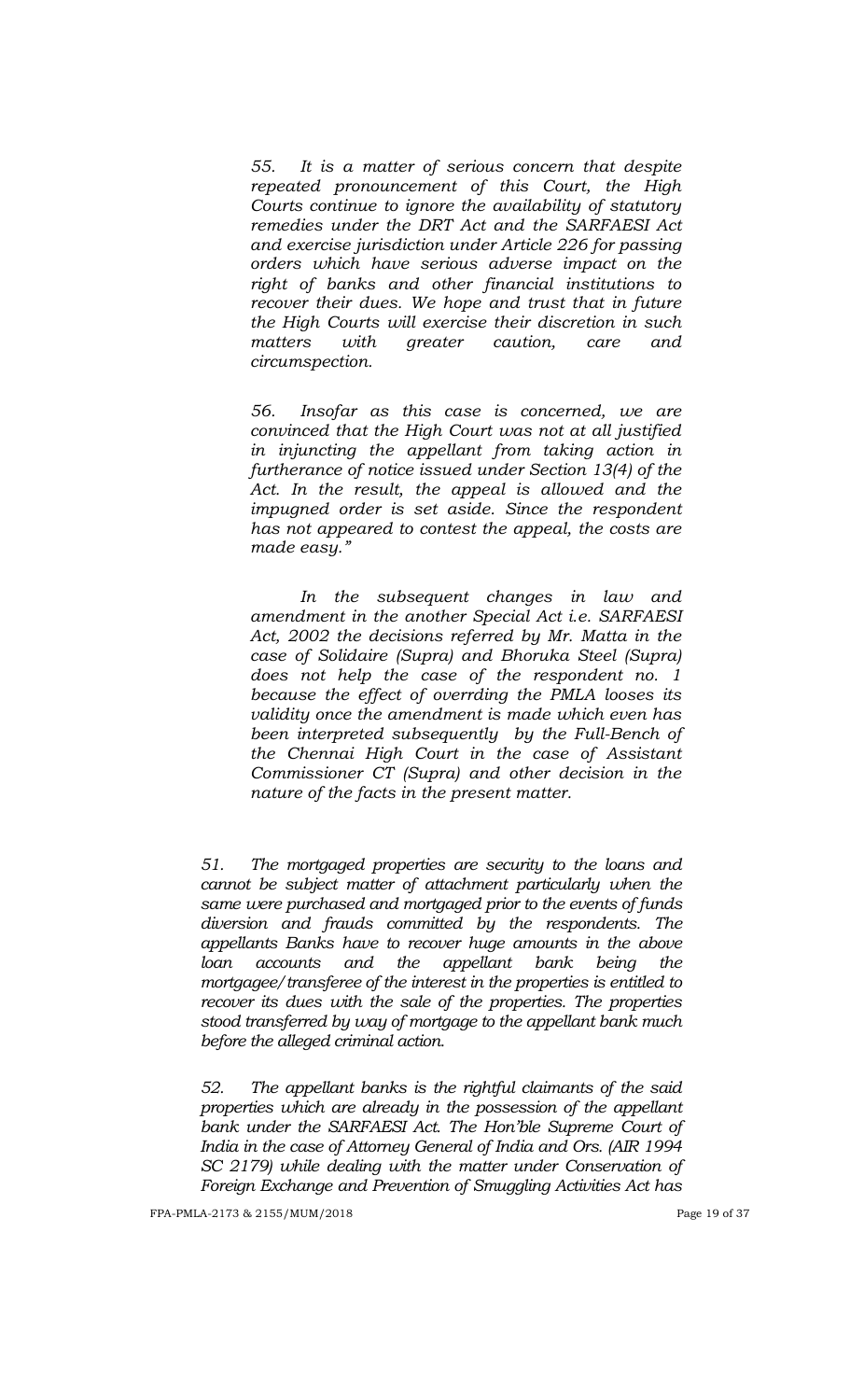*defined the illegally acquired properties and held that such properties are earned and acquired in ways illegal and corrupt, at the cost of the people and the state, hence these properties must justly go back where they belong, the state. In the present case as the money belongs to the Appellant bank it is public money. The appellant bank has the right to property under the Constitution of India. The property of the appellant bank cannot*  be attached or confiscated if there is no illegality in the title of the *appellant and there is no charge of money laundering against the appellant. The mortgage of property is the transfer under the transfer of property act.* 

*53. The objective of Prevention of Money Laundering Act, 2005 has a greater relation to crimes connected with reference to Illicit Traffic in Narcotic Drugs and Psychotropic Substances, drug crimes and other connected activities. None of the provisions are applicable in the facts of the present case. As far as the borrowers are concerned, we are not expressing any opinion with*  regard to matters pending before the Special Court in relation to *schedule offences and the complaint under this Act. These matters are to be considered as per law.* 

*54. There is no money laundering in the present case as far as the banks are concerned. Due to the attachment proceedings by the ED the Appellant banks are not able to recover the public money by way of selling the properties. The proceedings for recovery have been initiated back in the year 2009. The ED in its provisional order as well as in the complaint filed before the Ld. Adjudicating Authority has admitted and acknowledged that the Properties which are mortgaged with the Banks were acquired and possessed by the respective owners much before the Respondents availed the loan from the Appellant Banks and therefore no proceeds of crime are invested in these properties. These properties have been purchased even prior to the coming in force of the PML Act in the year 2002.*

*55. The ED has also filed the copies of the sale deeds/ title deeds of the properties which shows the date of acquisition of all the properties. The original title deeds of all the properties are lying with the Appellant Bank. The Appellant Banks are having the mortgage charge over the properties.*

*56. That the definition of "proceeds of crime" as per Section 2(u) of the PML Act comprises of the property which is derived or obtained as a result of criminal activity. In the present case, all the properties have been purchased by the Respondents and have been mortgaged with the Appellant Bank much prior to the date of alleged offence which shows that no proceeds of crime are involved in the obtention of these properties and hence the same cannot be attached by*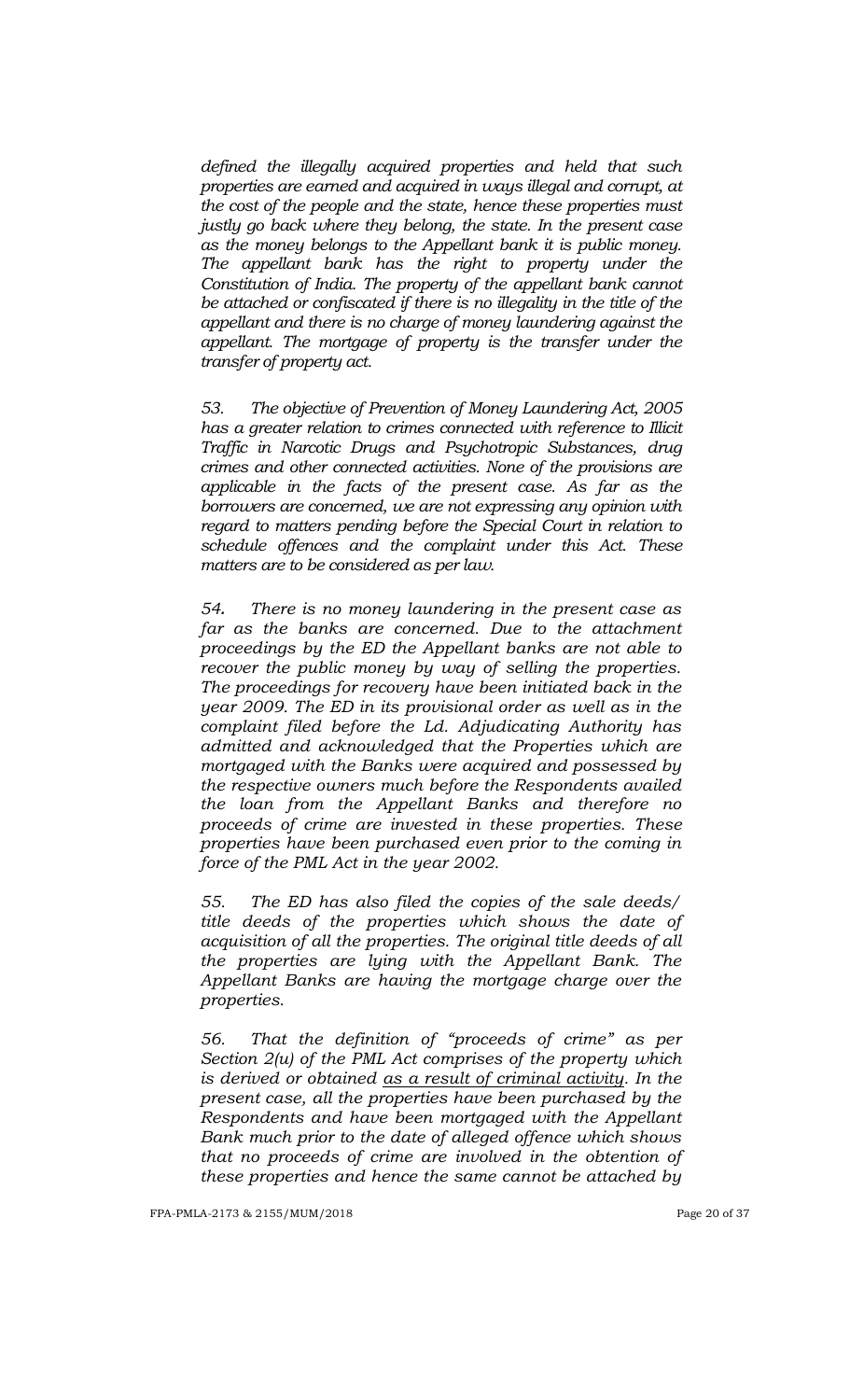*the ED because the same would result in hampering the interest of the Appellant Bank.*

*57. The Ld. Adjudicating Authority has failed to understand that Appellant Banks have heavy stakes in the properties as they have lent its valuable money to the borrowers. The property is mortgaged to the Appellant Bank. If tomorrow any borrower fails to repay the loan, the Bank has a legal right to bring the properties to sale and recover its dues. Valuable right will be lost for the Appellant, by order of attachment and eventual confiscation. As a matter of fact, the borrowers may not be interested in repaying the loan, since they are not going to enjoy the property. Therefore, ultimately, the action of the ED/Respondent No. 1 would make the Appellant, a much greater victim than even the accused/Respondents. Though in the present case, the borrowers have a settled their disputes with the Union Bank of India. Terms of settlement have already been recorded by the Court. Those terms are binding upon the parties. On behalf of borrowers, the statement has been made that they are also ready to resolve their disputes with the State Bank of India on reasonable terms. As and when these properties are sold, the banks would be able to receive the public money. The banks in the present case are just victim and not accused. If the attachment would continue against the mortgage property of the banks in this matter, the economy of the country would suffer. The banks in the present case has proceeded with the matter in good faith and are not involved in the offence of money laundering*

*58. Thus, in the present case, even though the Ld. Adjudicating Authority had all the reasons to believe that the abovementioned were mortgaged to the Appellant Bank and that the Appellant/SBI had prior charge over the subject matter/five properties; still the Ld. Adjudicating Authority confirmed the provisional attachment order of the Respondent No. 1 and thus causing huge loss to the Appellant/SBI.*

*59. The Adjudicating Authority did not understand that the alleged illegal money received by the Respondents from the Union Bank of India cannot overshadow the huge amount of credit facilities which were taken by the Respondents from the appellant bank in lieu of the properties kept as security with the Appellant Bank. Thus, making the Appellant Bank the rightful owner of the said properties which are already in the possession of the Appellant Bank under the SARFAESI Act. The origin of the funds is not illegal or unlawful in any manner. The funds were only deposited in the accounts with the Appellant Bank against the drawings already availed or availed subsequently.*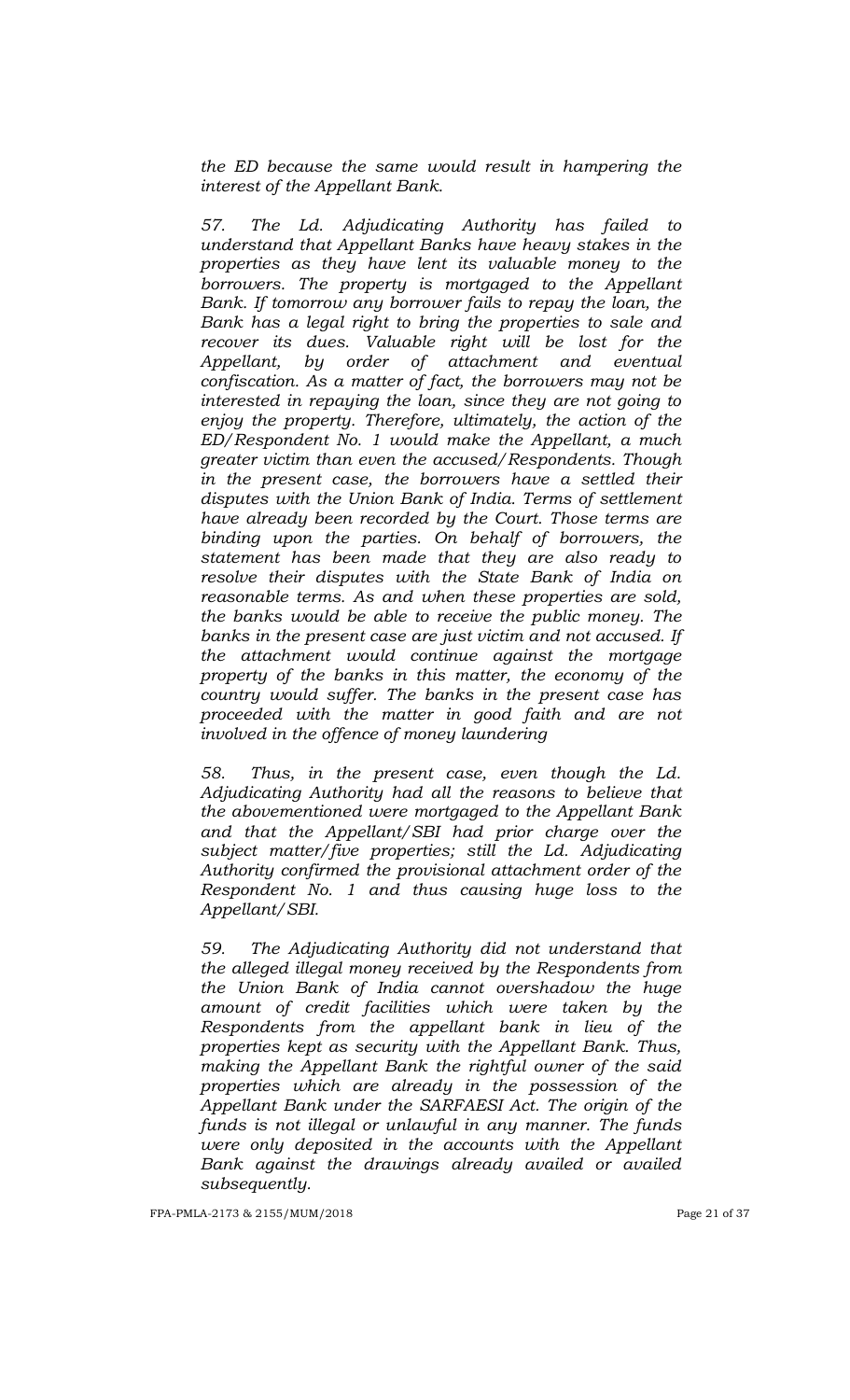*60. We also find that the Adjudicating Authority has not examined the law on mortgage and securities. The Appellants Banks are liable to recover huge amounts in the above loan accounts and the appellant bank being the mortgagee/transferee of the interest in the properties is entitled to recover its dues with the sale of the properties. The properties stood transferred by way of mortgage to the Appellant Bank much before the alleged criminal action. The alleged proceeds of crime has not been used for acquiring the mortgage properties. It is even not the allegation of respondent no. 1 that the accused has acquired the mortgage properties with the proceeds of crime.* 

*The meaning of money laundering as mentioned in the objects of the Act will have to be read as part of the statute because as per Supreme Court of India in Vishaka and others Vs. State of Rajasthan reported in AIR1997SC3011 lays down at para 40 that the International Conventions and Norms are to be read into them in the absence of enacted Domestic Law occupying the field when there is no inconsistency between them.* 

*61. The Ld. Adjudicating Authority has failed to considered that the ED has attached all the properties without examining the case of the banks. The evidence on record suggested that all the properties were acquired by the accused much-much before the alleged date of crime. No money disbursed by the Union Bank of India from its Loan Account, has been invested in acquiring his property. Furthermore, the Appellants Banks had mortgaged charge over the property prior to the date of the crime. The Bank has already filed the Suit for recovery and has also had taken the action under SARFAESI Act. The Ld. Adjudicating Authority failed to appreciate that depriving the Appellant Bank from its funds/property, without any allegations or involvement of the Bank in the alleged fraud would be unjustified.* 

*62. The properties attached cannot be attached under Section 5 of the PML Act because the properties are not purchased from the alleged proceeds of crime. As per the provisions of Section 5(1) (c) the primary requirement for the attachment is that the proceeds of crime are likely to be concealed, transferred or dealt with in any manner. In this case it is clear by the order of the Adjudicating Authority that the funds were transferred for the satisfaction of the bigger credit facilities taken by the respondents from the appellant bank which they could not pay due to the losses suffered by the companies.*

*The said properties are already in the possession of the appellant bank under the SARFAESI Act. The Hon'ble*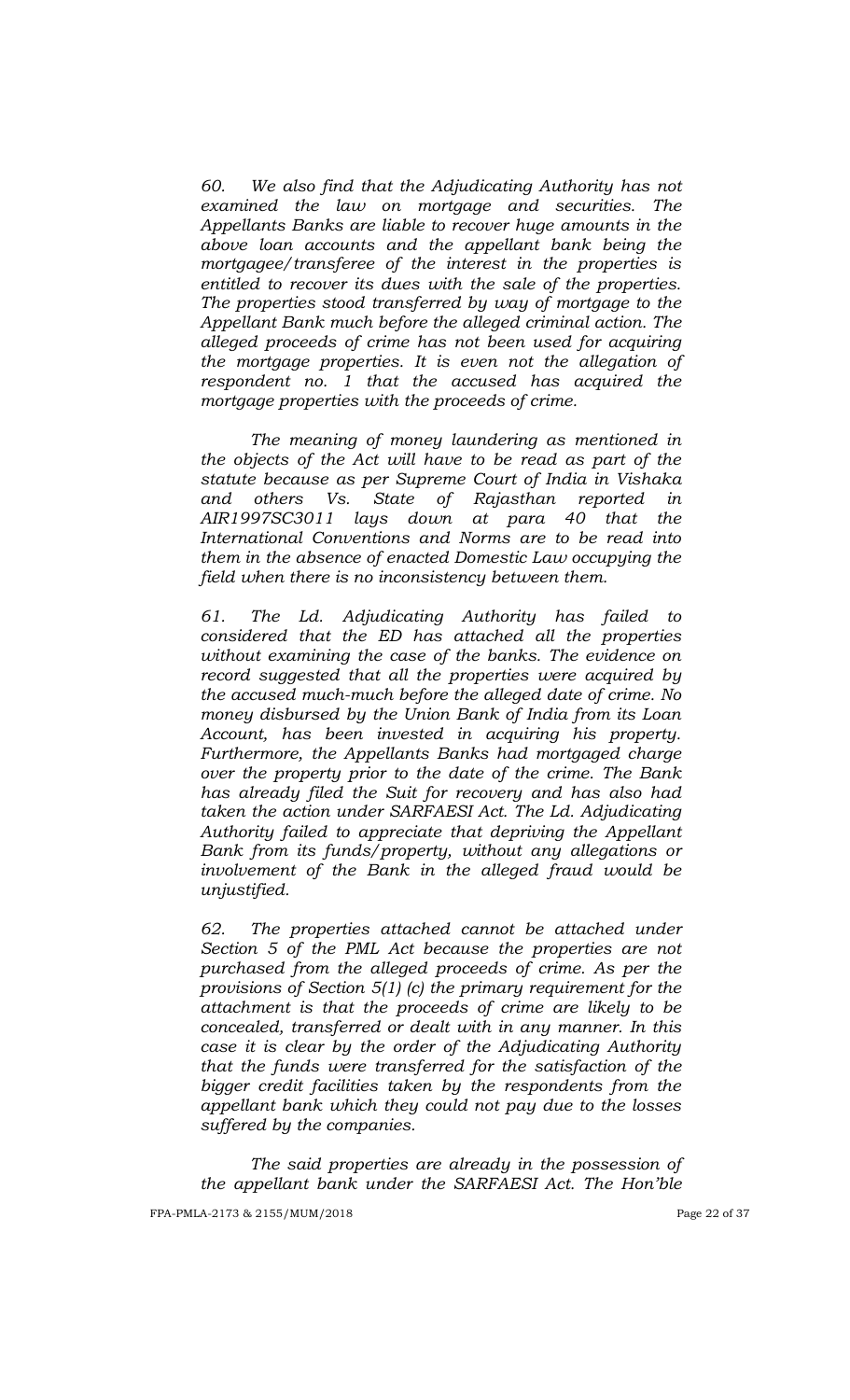*Supreme Court of India in the case of Attorney-General of India and others reported in AIR 1994 SC 2179 while dealing with the matter under Conservation of Foreign Exchange and Prevention of Smuggling Activities Act has defined the illegally acquired properties and has held that the illegally acquired properties are earned and acquired in ways illegal and corrupt, at the cost of the people and the state, the state is deprived of legitimate revenue to that extent hence these properties must justly go back where they belong, the state. In the present case as the money belongs to the Appellant Bank it is liable to be recovered by the Appellants Banks.*

*63. The property of the Appellant Bank cannot be attached or confiscated when there is no illegality or unlawfulness in the title of the Appellant and there is no charge of money laundering against the Appellant. The mortgage of property is the transfer under the transfer of property act as there is no dispute as regards the origin of funds or the title of the properties. As far as the bank is concerned, the bank had to recover its outstanding dues by taking over the possession of the mortgaged properties in case the Respondents are not able to pay back the credit facilities availed by the Respondents and by way of the SARFAESI provisions these properties are being taken in possession by the appellant bank so that recovery can be made from the accounts which have become NPA.* 

*64. The respondent has no lien over the said properties as the Appellants banks are now the Legal transferee of said properties. Even in the criminal jurisprudence the stolen property when it is in the hands of unauthorized person that person cannot claim title to the property. The said recipient cannot retain the property over which he has no legal title and the property should be returned to the lawful owners because the both banks are victims and even after trial, they are to receive-back the said properties being victim party in normal types of cases u/s 8(8) of the Act. However in the present cases, the banks are innocent parties. They are not involved in any criminal proceedings. If they are asked to await till the trial is over, the systems in these types of cases, the economy would collapse. In the case, of Union Bank of India, no sanction against the employee was granted who is also not involved in any criminal proceedings.* 

*65. From the entire gamut of the matter we are of the view that there is no nexus whatsoever between the alleged crime and the two bank who are mortgagee of all the properties which were purchased before sanctioning the loan. Thus no case of money-laundering is made out against banks who have sanctioned the amount which is*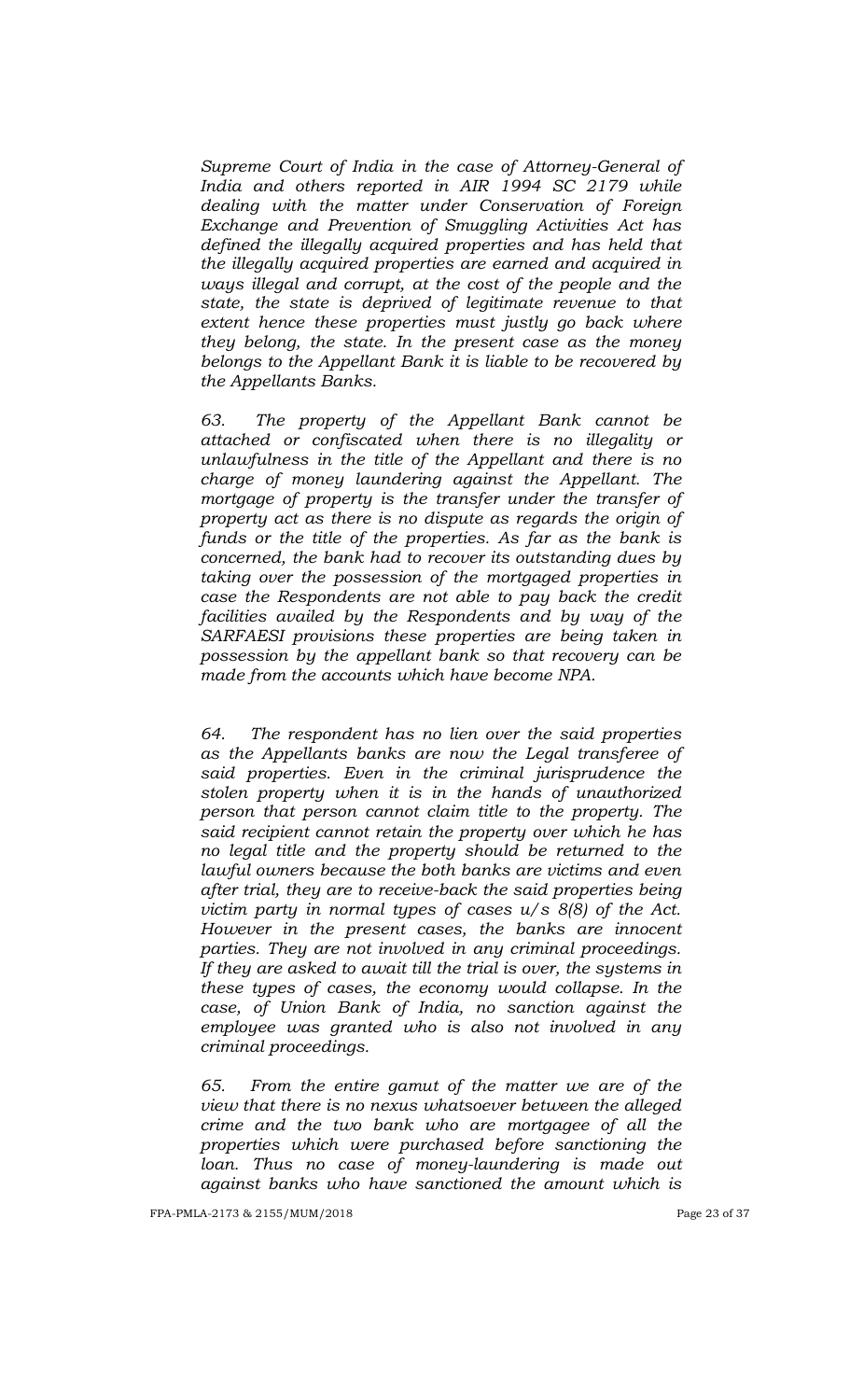*untainted and pure money. They have priority to the secured creditors to recover the loan amount/debts by sale of assets over which security interest is created, which remains unpaid. The Ld. Adjudicating Authority has not appreciated the facts and law involved in these matters and the primary objective of section 8 of PMLA is that the Adjudicating Authority to take a prima facie view on available material and facts produced. All the contentions raised by Mr. Matta has no substance. The provisional attachment in the present matter is bad and against the law.* 

*In the circumstances available in the present case, the allegation of money laundering prima facie found to be unsustainable for the purpose of attachment under the PMLA, 2002.* 

21. There is no denial on behalf of respondent that the Appellant Bank being a mortgagee of the Subject Property mentioned in the para-1 hereinabove is not required to approach the trial court for getting released the Subject Property that was mortgaged to the Appellant Bank. The Proceedings under section 5 & section 8 of the PMLA, Act, 2002 are civil in nature and therefore the Adjudicating Authority has the power to release the Subject Property *(Counsel has referred para-31 of Foziya Samir Godil vs. Union of India 2014 SCC Online Guj 3417).*

22. It is not denied by the ED that the bank is a victim party, The loan amount was given to the borrowers with bonafide intention and it must be recovered, however it is submitted that the same is recoverable after the trial against the borrowers. Thus, prayer pressed by the bank in its appeal is strongly opposed.

23. The relevant date and events supplied by the appellant in appeal no. FPA-PMLA-2155/MUM/2018 are mentioned below in order to understand the series of actions pending:-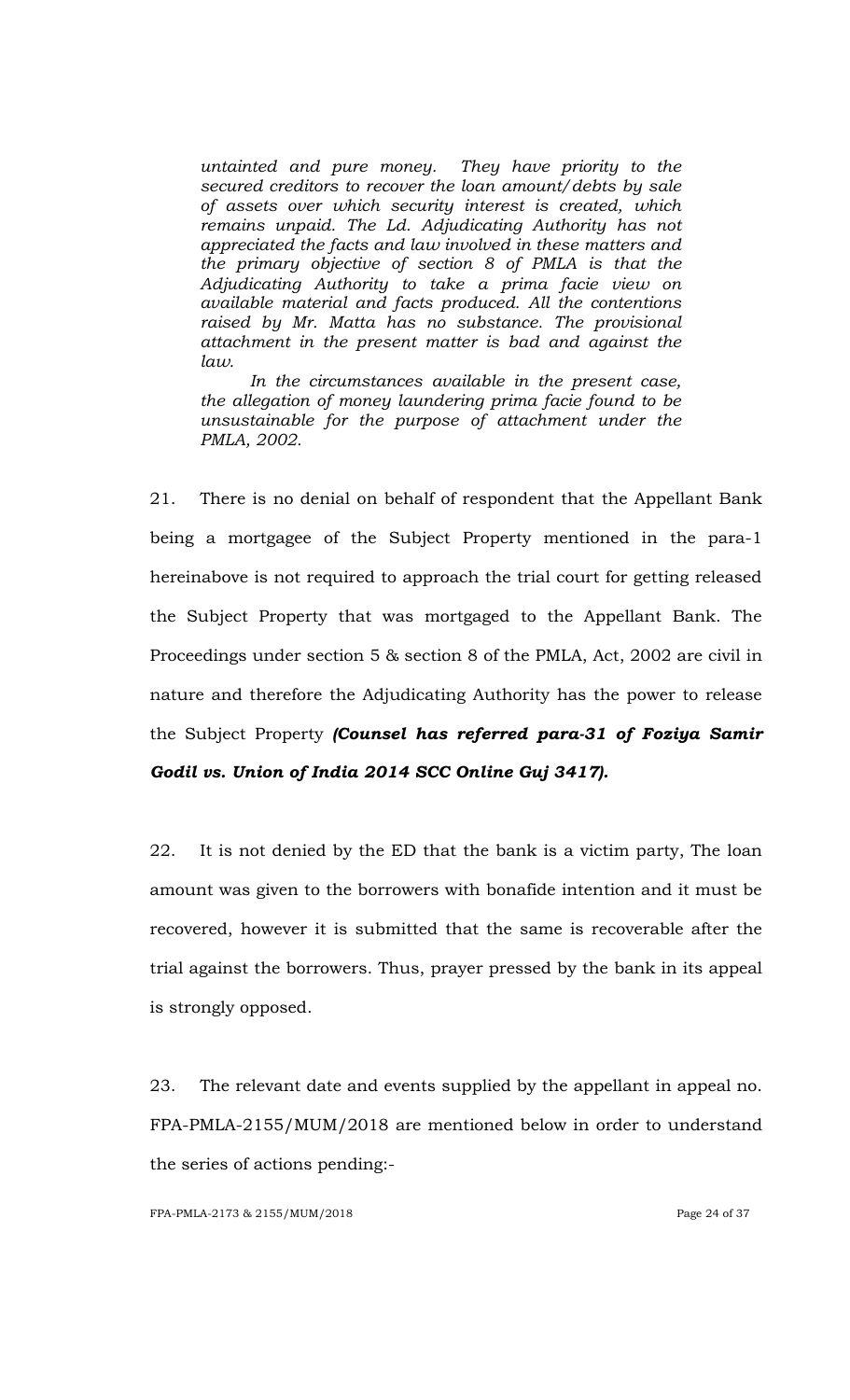| 15.09.2008    | The Appellant sought loan from<br>Bank of India (BOI) under multiple<br>banking<br>arrangements<br>as<br>consortium for setting up of a 5 star<br>hotel cum retail space at Paschim<br>Vihar, Delhi primarily to cater to<br>tourists for Common Wealth Games |
|---------------|---------------------------------------------------------------------------------------------------------------------------------------------------------------------------------------------------------------------------------------------------------------|
| October, 2008 | National Stock Exchange of India<br>Limited<br>(NSEL)<br>commenced<br>operations                                                                                                                                                                              |
| 19.01.2009    | Loan sanctioned to BOI                                                                                                                                                                                                                                        |
| 07.12.2009    | Appellant created an equitable<br>mortgage on the hotel property in<br>favour of consortium of public<br>sector banks led by BOI                                                                                                                              |
| 07.12.2009    | Appellant created an equitable<br>mortgage on the hotel property in<br>favour of consortium of public<br>sector banks led by BOI                                                                                                                              |
| 30.09.2013    | FIR is registered on a Complaint of<br>an investor in NSEL                                                                                                                                                                                                    |
| 14.10.2013    | ECIR is registered by ED without<br>naming the Appellant as accused                                                                                                                                                                                           |
| 30.09.2014    | In view of defaults in payment, the<br>account of the Appellant classified<br>as NPA by BOI                                                                                                                                                                   |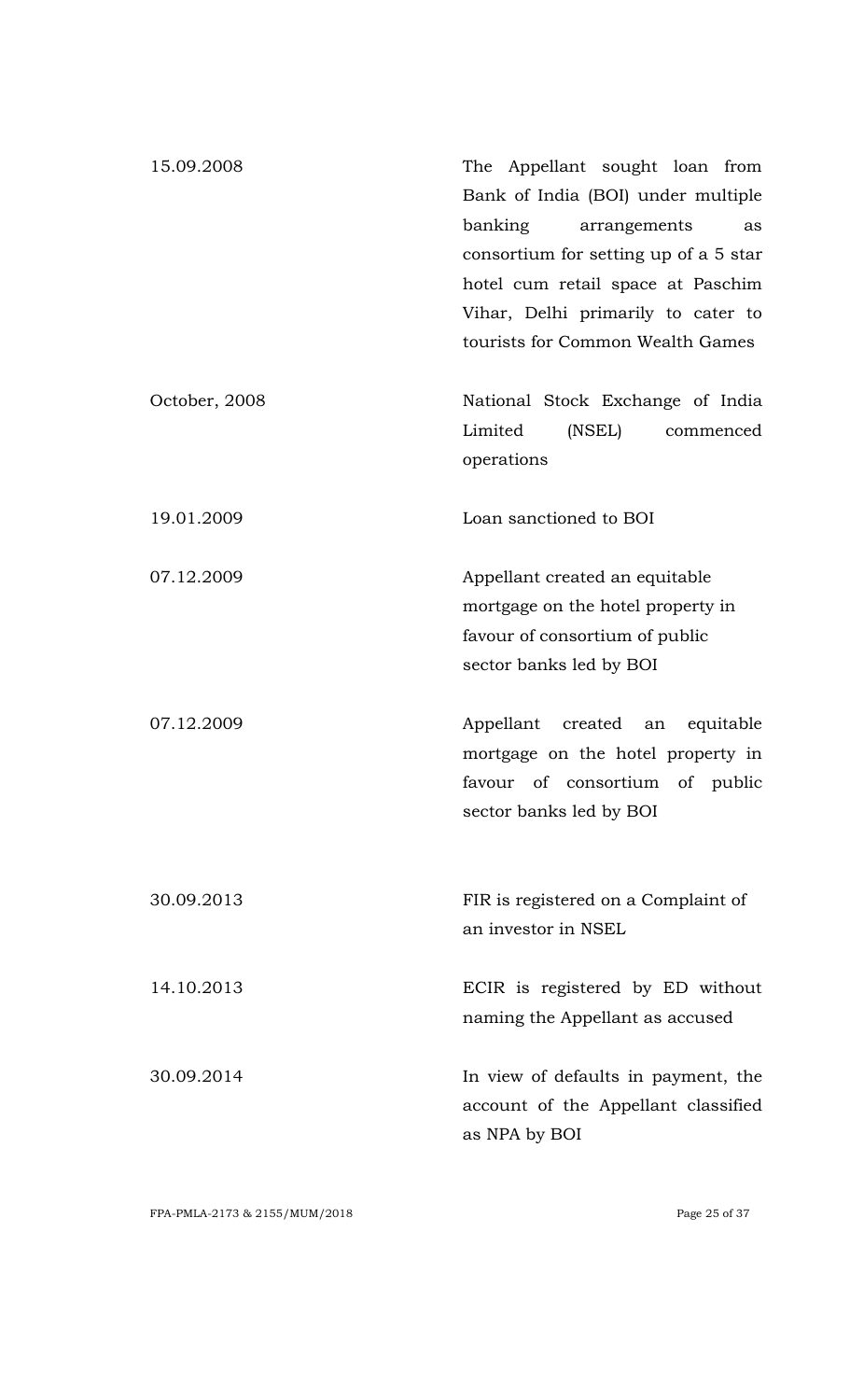| 12.08.2015 | <b>BOI</b> issued Notice under Section                                                                                                                                                                                                                                                                                                                                                       |
|------------|----------------------------------------------------------------------------------------------------------------------------------------------------------------------------------------------------------------------------------------------------------------------------------------------------------------------------------------------------------------------------------------------|
|            | 13(2) of SARFAESI Act                                                                                                                                                                                                                                                                                                                                                                        |
| 10.12.2015 | <b>BOI</b><br>took possession of hotel<br>property under Section 13(4) of the<br>SARFAESI Act for itself and as<br>lender of the consortium of banks                                                                                                                                                                                                                                         |
| 29.06.2017 | Provisional Attachment Order (PAO)<br>in respect of 50% of Hotel Property<br>is issued by ED based on the<br>contention that 50% shareholder of<br>Mohan India Pvt. Ltd. i.e. Mr. Jag<br>Mohan Garg through his family,                                                                                                                                                                      |
| 03.07.2017 | friends, and relatives holds 50%<br>shares in Appellant as well.<br>Admission of Application filed by<br>under Section 7 of the<br><b>BOI</b><br>Insolvency & Bankruptcy Code,<br>2016 (IBC) against the Appellant,<br>appointment of Mr. Anil Kohli as the<br>Interim Resolution Professional (IRP)<br>for the Appellant and passing of<br>moratorium order under Section 14,<br><b>IBC</b> |
| 14.08.2017 | Complaint under Section 5(5) of<br>PML Act filed by ED before the<br>Adjudicating<br>Authority<br>for<br>confirmation of PAO. Notice issued<br>inter alia to the Appellant for<br>16.09.2017                                                                                                                                                                                                 |
| 16.09.2017 | The Appellant through IRP filed an<br>Application<br>challenging<br>the                                                                                                                                                                                                                                                                                                                      |

FPA-PMLA-2173 & 2155/MUM/2018 Page 26 of 37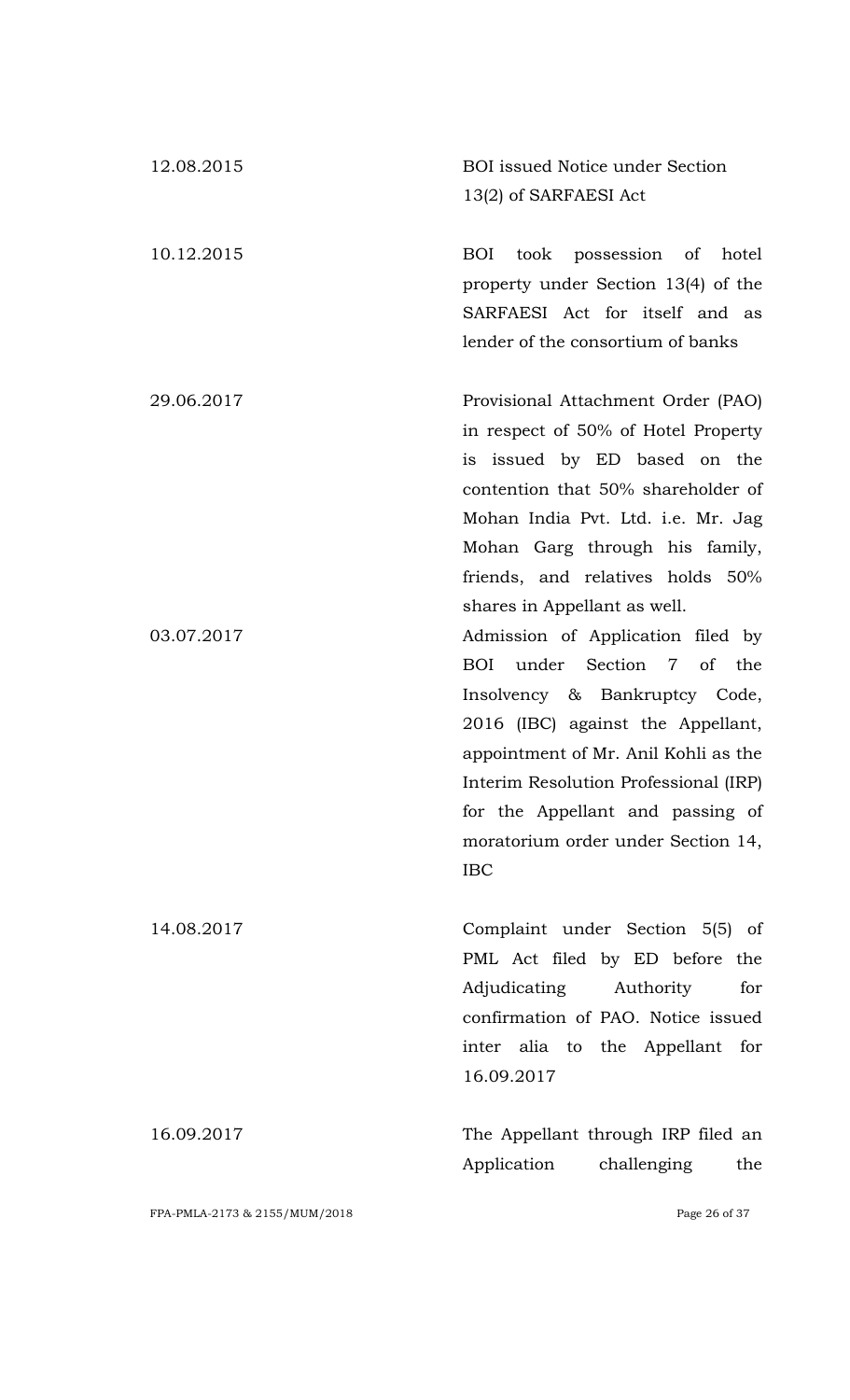maintainability of the Complaint and permissibility thereof in the teeth of Section 14 of IBC. Moreover, on account of primacy provided to IBC by virtue of Section 238 of IBC

| 01.11.2017 | Pursuant to issuance of notice of    |
|------------|--------------------------------------|
|            | the said Application to ED, reply    |
|            | was filed and detailed arguments     |
|            | were heard and orders reserved.      |
|            | However, no orders were passed       |
|            | thereon. Even in the impugned        |
|            | Order despite taking note of it, the |
|            | Adjudicating Authority did not any   |
|            | order thereon.                       |
|            |                                      |
| 20.12.2017 | Impugned Order is passed             |
|            | confirming the attachment            |
|            |                                      |
| 12.01.2018 | Present Appeal filed before this     |
|            | Hon'ble Appellate Tribunal           |
|            |                                      |
| 02.02.2018 | Notice for taking possession under   |
|            | Section 8(4) of PML Act issued by    |
|            | <b>ED</b>                            |
|            |                                      |
| 22.02.2018 | This Appellate Tribunal passed stay  |
|            | of impugned Order qua the subject    |
|            | hotel in connected Appeal No. FPA-   |
|            | PMLA-2173/MUM/2018<br>filed<br>by    |
|            | <b>BOI</b>                           |

FPA-PMLA-2173 & 2155/MUM/2018 Page 27 of 37 24. In the present case, the SARFAESI Act, RDDB Act and PMLA are special Acts. The SARFAESI Act and RDDB Act are enacted earlier to PMLA. The RDDB Act and PMLA have non-obstante clause.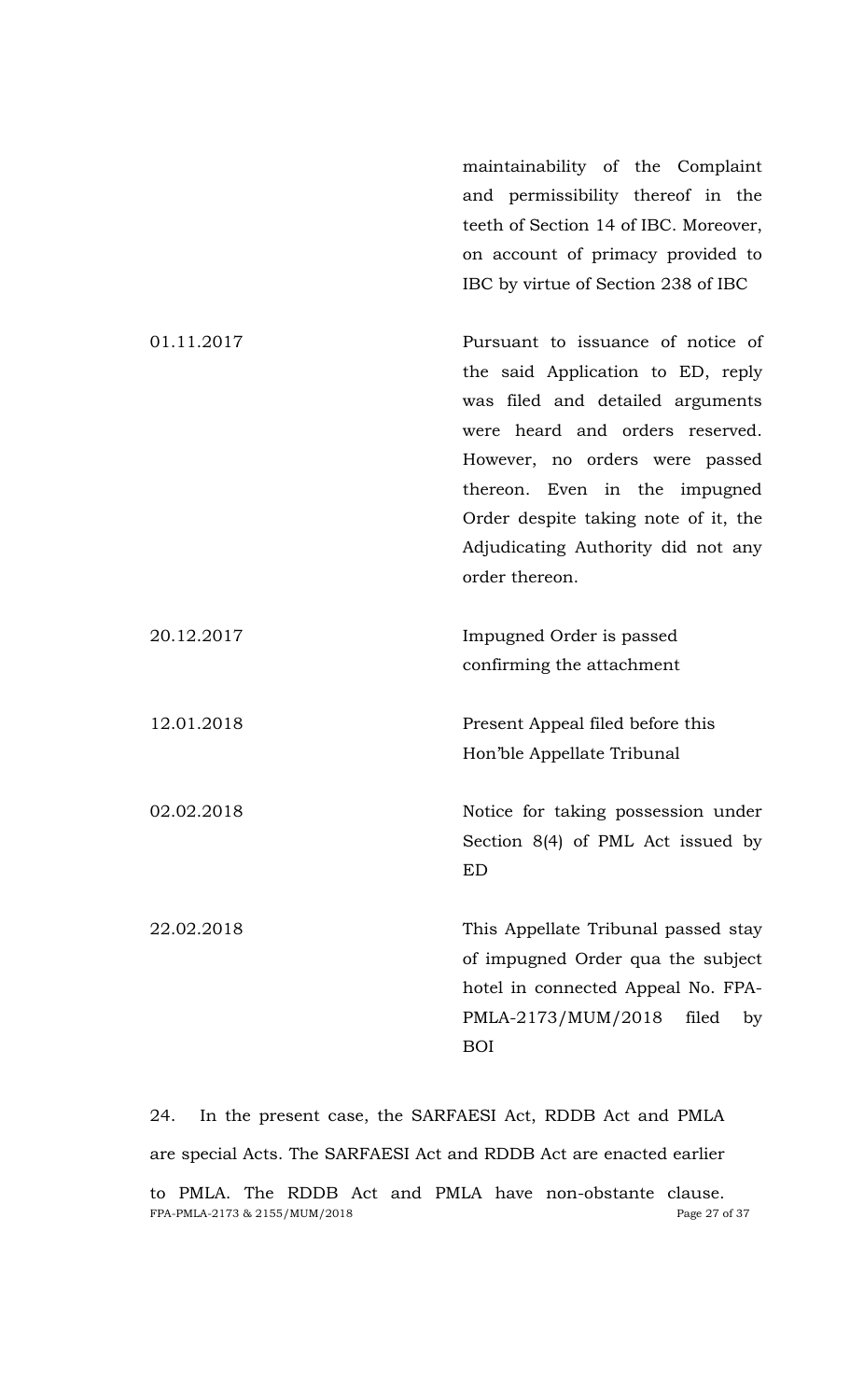Recently, the parliament has amended the twin legislations viz. (i) the SARFAESI Act, 2002 and (ii) the DRT Act, 1993 (after amendment titled as the Recovery of Debts and Bankruptcy Act, 1993) by the Enforcement of Security Interest and Recovery of Debts Laws and Miscellaneous Provisions (Amendment) Act, 2016 and its provisions have been given effect from 01.09.2016. The Parliament in its wisdom has not excluded the application of the amended provisions to the proceedings under PMLA. In other words, had the Parliament intended to exclude the application of non-obstante clause of SARFAESI Act and RDDB Act to PMLA then it would have done so expressly as has been specifically prescribed in the amended provisions. It may also be noted here that the judgment of **Hon'ble Supreme Court in the matter of KSL & Industries Ltd (supra)** has been delivered in the year 2014 whereas the amendment in aforesaid two Acts have been brought in the year 2016.

FPA-PMLA-2173 & 2155/MUM/2018 Page 28 of 37 25. The conflict of non-obstante clause arising in respect of two or more enactments then the same have to be resolved by taking into consideration of policy underlying the enactment and the language used in them. The Prevention of Money Laundering Act has been enacted for forfeiture of crime involved in the money laundering which was considered necessary to deprive persons engaged in serious illegal activities and have thereby been increasing their resources for operating in clandestine manner. the Act was created to forfeit illegal properties and to prevent the money laundering activities which are threat to financial system of the country and its integrity and sovereignty. Further the question of prevalence of a subsequent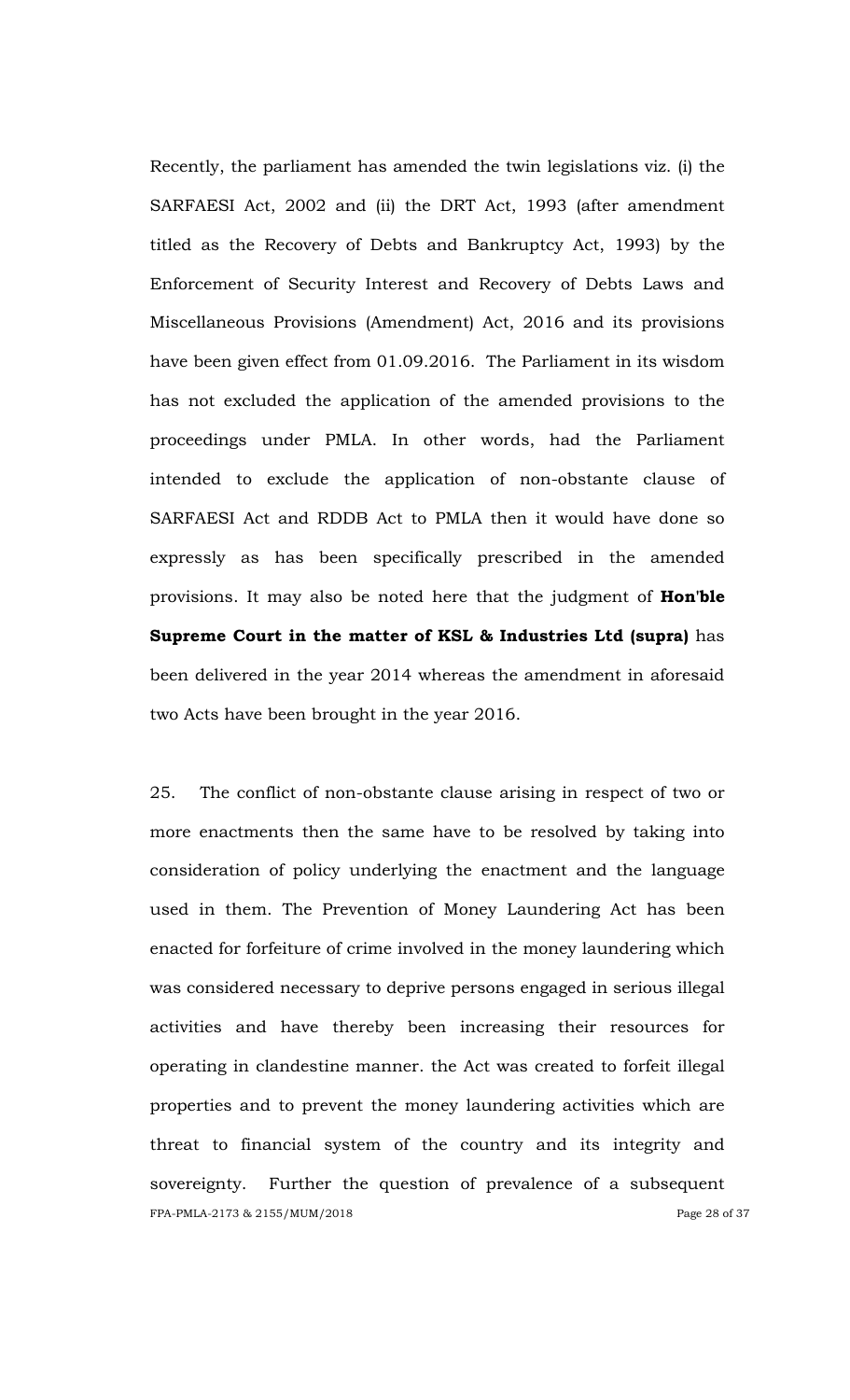legislation will only come into picture when there is a conflict between the two statutes. The Securitization Act has been enacted for the purpose of establishing a expeditious system for recovery of debts due to Banks and for matters connected therewith or incidental thereto. It only lays down a procedure for recovery of debts due to Banks. The Prevention of Money Laundering act vests the statutory authorities with a power to forfeit proceeds of crime involved in money laundering to the State. There is thus no apparent conflict between the two statues. The two statues operate in their exclusive fields. The question is only who will have his first claim on any property where the claim of the State concur with the claim of any other person. In the light of above a harmonious construction has to be arrived that keeping in view the facts of the case vis. a vis the statues involved. In the present case the aforesaid principle suggest that the amendments carried out in SARFAESI Act and RDDB Act in 2016 will prevail over PML Act, 2002 because the properties involved in the present appeal were untainted when the same were acquired. Even when the properties were mortgaged with the appellant Bank the same were not tainted. The allegation of commission money laundering is after the mortgage of the said properties with the appellant Bank. After the mortgage of the aforesaid properties a legal right has been accrued in favour of the appellant Bank over the said properties which cannot be taken away in the given facts and circumstance of the case. As far as borrowers are concerned (who are the accused parties) even we stress that as per law, they must face the trial in the complaint filed against them.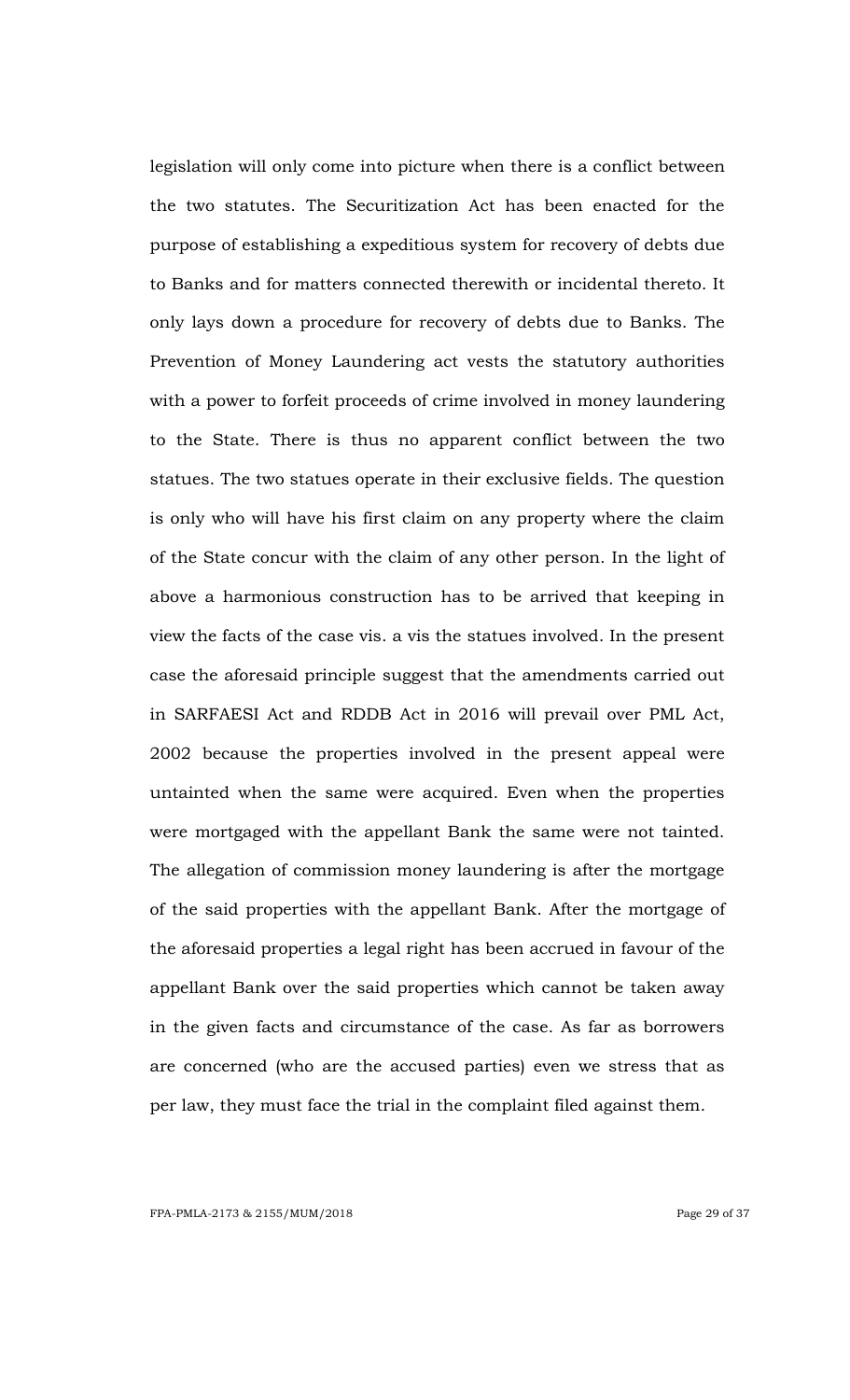26. The Respondent has also heavily relied on the judgment or order passed by this Tribunal in the matter of **Chief Manager, Syndicate Bank Vs. Dy. Director**, **PMLA in Appeal no. FPA-PMLA-A-34/CAL/2009**. We have gone through the said order from which it appears that the facts of that appeal are quite different from the facts of the present appeal. In the said appeal proceeds of crime were used to acquired properties and those acquired properties were mortgaged with the Bank. Para 2 of the said order of this Tribunal which reflects the brief facts of the case is reproduced below to clear the cloud:-

> *―2. Brief facts: M/s Hindustan International, Kolkata proprietor Sh. Gopinath Das operated and maintained current a/c 01000051007 and 03921011000797 with State Bank of India, Overseas Branch, Kolkata (in short SBI) and Oriental Bank of Commerce, Stand Road Branch, Kolkata (in short OBC) respectively with the intention to defraud the bank and submitted fake and forged documents for export of goods such as Invoice, Packing List, Quality and Quantify Certificate, SDF Declaration, Undertaking, Origin of Good Certificate, Shipping Bill, Bill of lading etc. to the bank and god these bills discounted against L/C(s) and obtained an amount of Rs. 12,28,22,463/- and Rs. 1,30,43,433/- from State Bank of India and Rs. 6,76,65,000/- from Oriental Bank of Commerce. The funds which were credited to the above current accounts, were withdrawn from bank for personal gain of ShriGopinath Das and companies owned and managed by him. Out of these funds, Sh. GopinathDas has acquired several immovable properties as detailed in the impugned order and mortgaged them with Syndicate Bank, Salt Lake Branch, Kolkata, the present appellant for availing credit facilities to the extent of Rs. 10 crores and got Rs. 4.5 crores fraudulently released from the appellant against fake and forged documents. As the amount of loan given by the appellant was not repaid the account became Non Performing Asset (NPA) and the appellant proceeded u/s 13 of the Securitization and Reconstruction of Financial Assets and Enforcement of Security Interest Act, 2002 (in short Securitisation Act) for recovery of its dues and claimed to have taken possession of the properties on 30.11.2006.*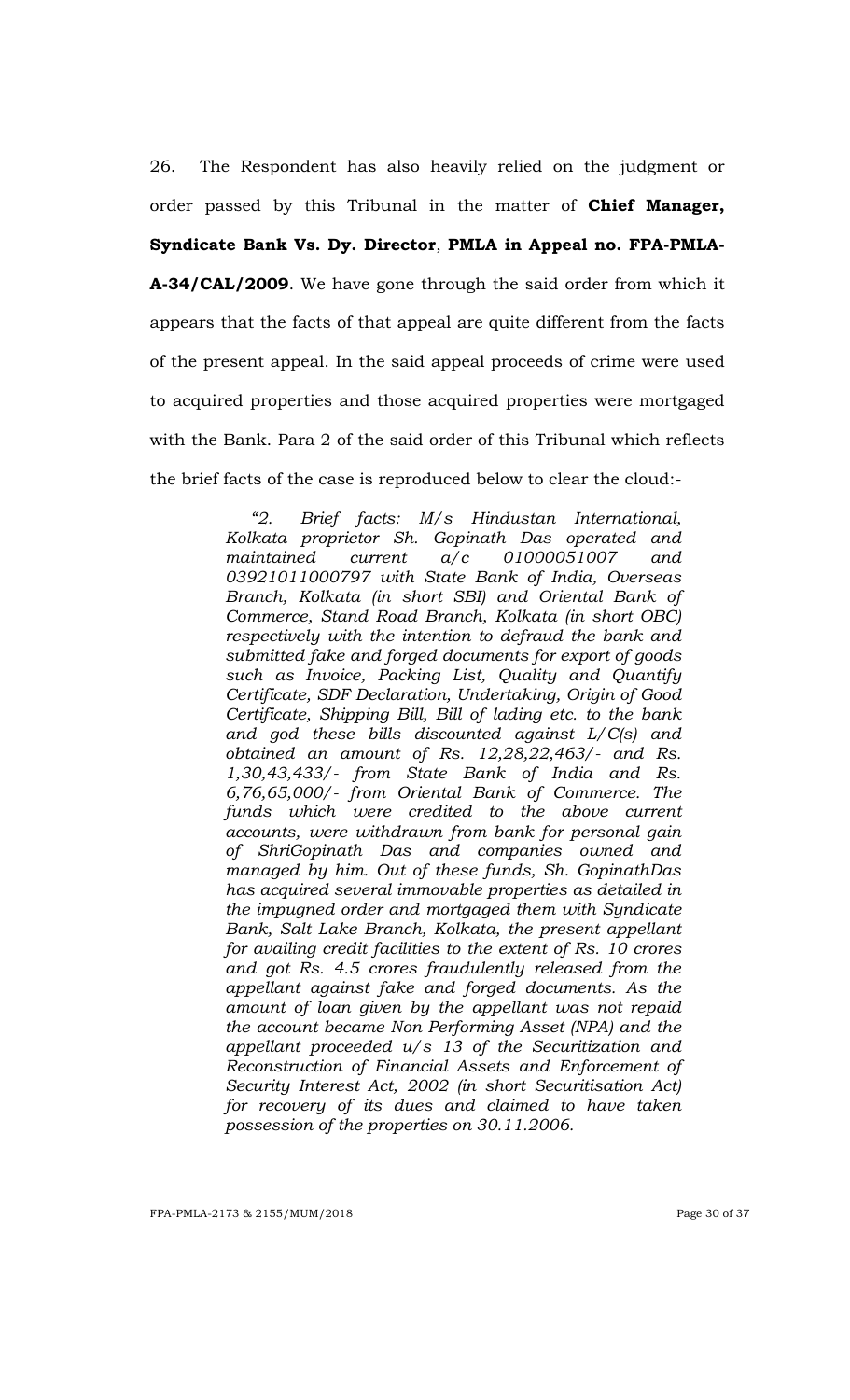27. Neither of the judgments relied on by the Respondent no. 1 and the contents of reply is of any help to their case in the given facts and circumstances of the case. The facts in the referred cases are not similar. In the present case, it is admitted by the respondent that the bank is not involved in any crime. The mortgaged property is not purchased from proceed of crime. The respondent agrees that the bank is entitled to recover the amount and end of the day, it is a public money. The respondent is taking the frivolous defence as the bank is also involved in money laundering. Thus the respondent is mis-reading many provisions of PMLA, 2002. The situation in the present case is entirely different. Those provisions referred by the respondent are only applicable in those cases if the subject matter of property is acquired from proceed of crime.

28. It is an admitted fact that the properties herein are mortgaged with the appellant Bank. It is also a fact that the mortgaged properties are not acquired out of any proceeds of crime. It has come on record that the properties mortgaged were acquired prior to the alleged commission of crime. The relevant sale deed of the mortgaged properties are of 2003 so the date of acquisition is much prior to the date of alleged commission of crime in the present case.

FPA-PMLA-2173 & 2155/MUM/2018 Page 31 of 37 29. In the present case the Adjudicating Authority has come to a conclusion of the impugned order that the defendants are in possession of proceeds of crime and are involved in money laundering. The aforesaid conclusion has not be elucidated by the Ld. Adjudicating Authority in his order. It appears that the only thing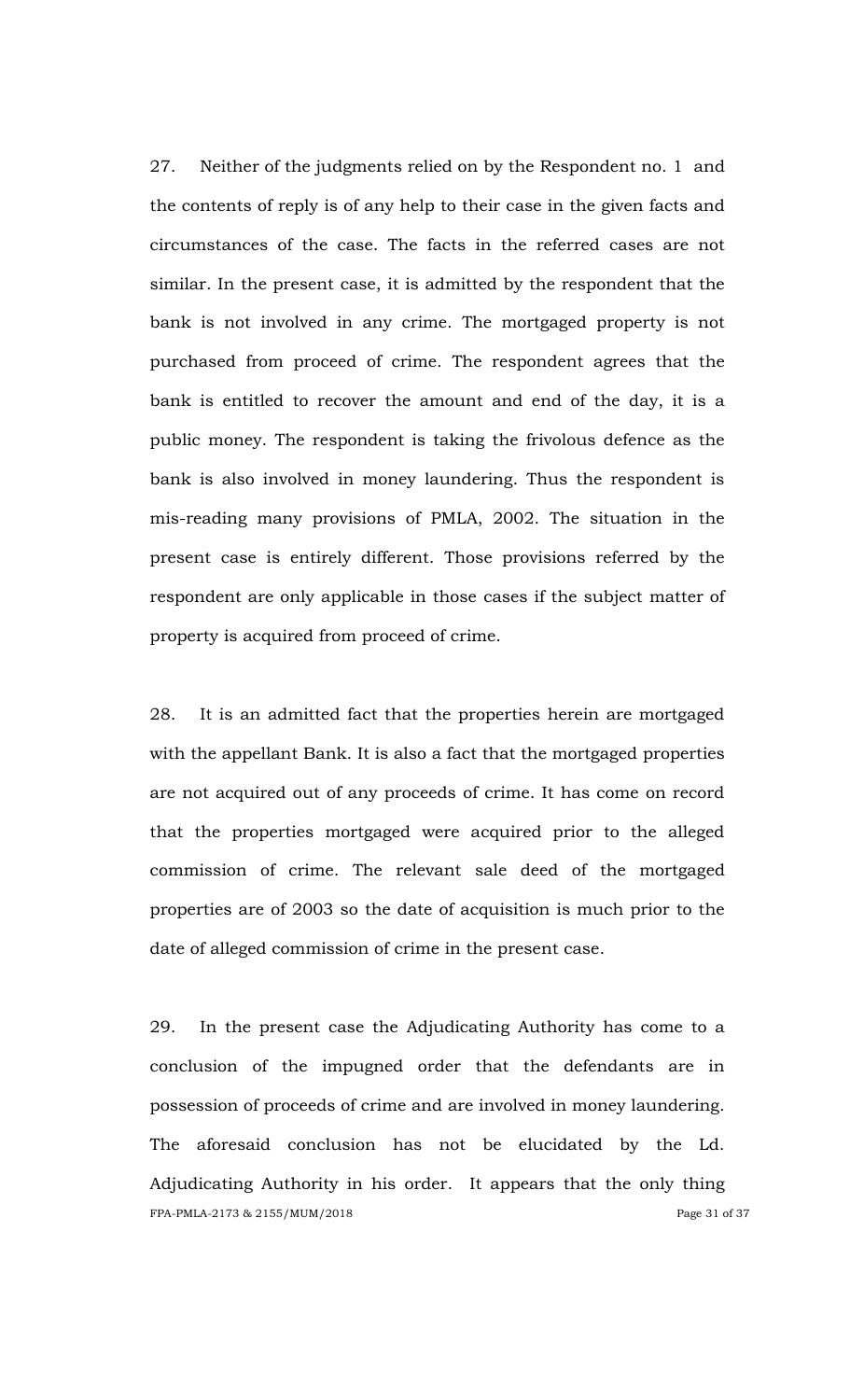was in his mind that section 71 of PMLA has an overriding effect. The provisions of PMLA shall have effect and prevail over provisions of any other Act or its provisions. To this we are not in agreement with the Ld. Adjudicating Authority because of the amendment of 2016 made in SARFAESI Act RDDB Act. The Bank is the rightful claimants of the said property which are already in its possession under SARFAESI Act.

30. The Hon"ble Supreme Court of India in the case of Attorney General of India and Ors. (AIR 1994 SC 2179) while dealing with the matter under Conservation of Foreign Exchange and Prevention of Smuggling Activities Act has defined the illegally acquired properties and held that such properties are earned and acquired in ways illegal and corrupt, at the cost of the people and the state, hence these properties must justly go back where they belong, the state. In the present case as they money belongs to the Bank it is public money. The Bank has the right to property under the Constitution of India.

31. The property of the Bank cannot be attached or confiscated if there is no illegality in the title of the appellant and there is no charge of money laundering against the appellant. The mortgaged of property is the transfer under the Transfer of Property Act. Even the respondent is not denying the fact that the Bank is a victim party who is also innocent and is entitled to recover the loan amount. It is also not disputed by the respondent that the properties in dispute are mortgaged with Bank and it has to go to Bank ultimately.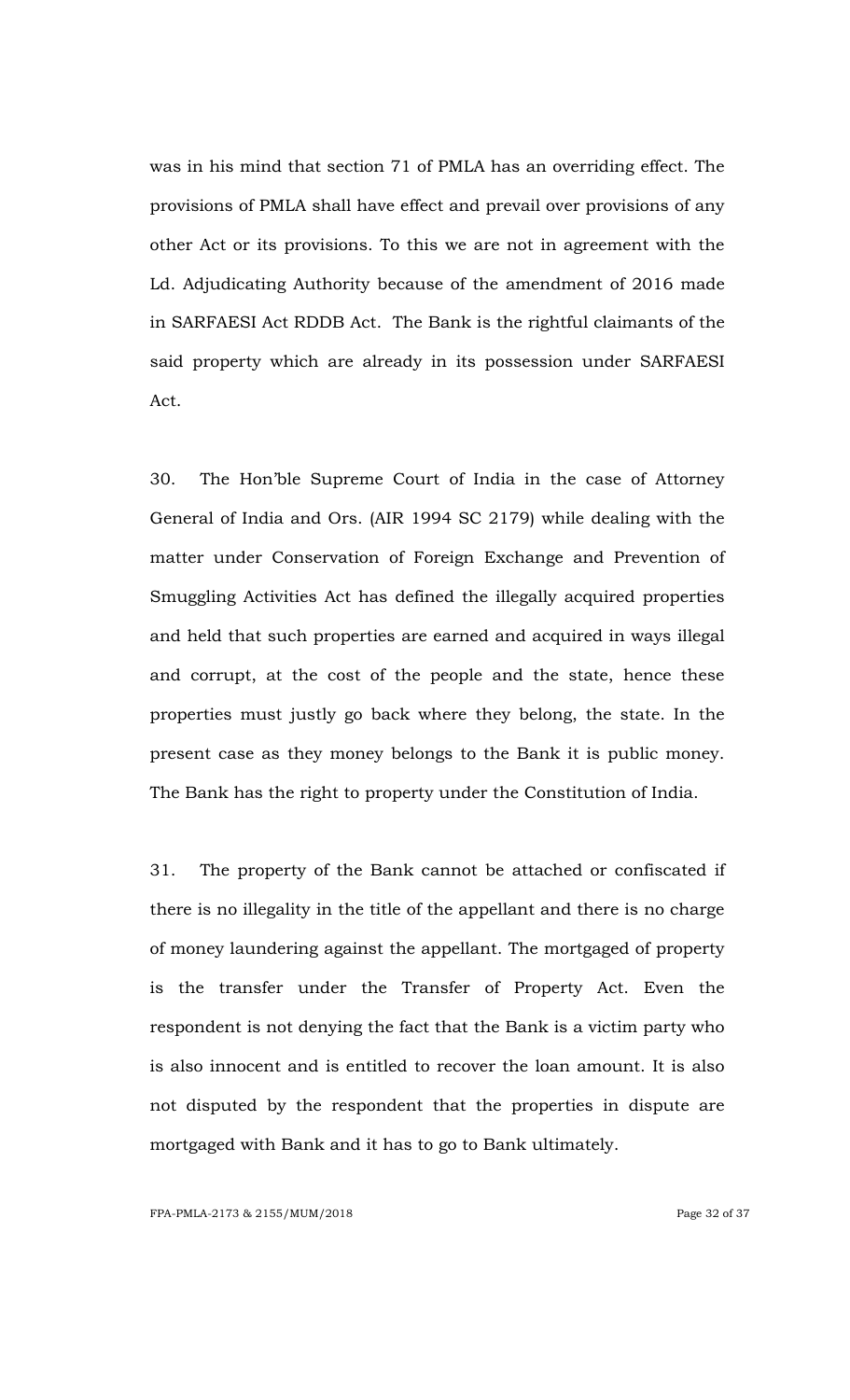32. The only submission of the respondent that u/s 8(8) of PMLA, the possession be given to Bank after the trail and final outcome of criminal matters against the barrowers. We do not agree with the argument in this regard in view of amendment in the two statutes. Even otherwise the trail would take number of years. The public money cannot be stalled otherwise Banking system would be collapsed. The said provision has also amended under PMLA the attachment can be lifted in the case of victim party who suffers a loss because of non-returned of debts by the borrowers.

33. That the definition of "proceeds of crime" as per Section 2(u) of the PML Act comprises of the property which is derived or obtained as a result of criminal activity. In the present case, both the properties have been purchased by the borrowers and mortgaged with the bank much prior to the date of alleged offence which would shows that no proceeds of crime are involved in the acquiring of the property and hence the same cannot be attached.

34. The Adjudicating Authority has failed to consider that the ED has attached the properties without examining the case of the bank. The evidence on record suggests that the properties were acquired by the borrowers much before the alleged date of crime.

FPA-PMLA-2173 & 2155/MUM/2018 Page 33 of 37 35. No money disbursed by the Bank from its loan account, has been invested in acquiring these properties. Furthermore, the Appellant Bank had created charge over the property prior to the date of the crime. The Bank has already filed the suit for recovery and has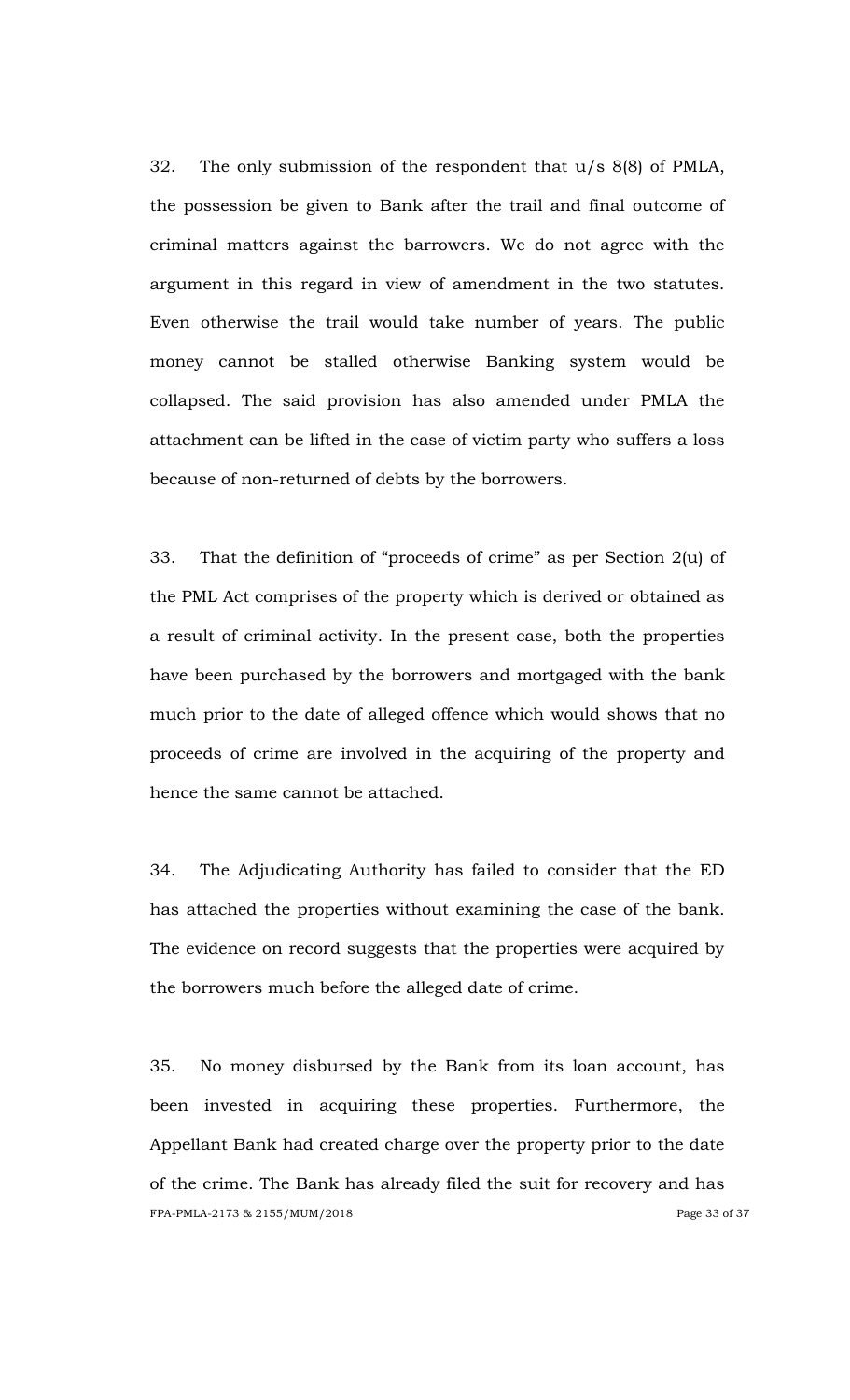also taken the action under SARFAESI Act. The Adjudicating Authority failed to appreciate that depriving the Appellant Bank from its funds/property, without any allegations or involvement of the Bank in the alleged fraud would be legally unjustified.

36. The properties attached cannot be attached under Section 5 of the PML Act because the properties are not purchased from the alleged proceeds of crime. As per the provisions of Section 5(1) (c) the primary requirement for the attachment is that the proceeds of crime are likely to be concealed, transferred or dealt with in any manner. In this case there was absence of such requirement. The said properties are already in the possession of the Appellant Bank under the SARFAESI Act.

37. From the discussion made above, I am of the view that there is no nexus whatsoever between the alleged crime and the Bank who is mortgagee of the properties in question which were purchased before sanctioning the loan. Thus no case of money-laundering is made out against Bank who has sanctioned the amount which is untainted and pure money.

FPA-PMLA-2173 & 2155/MUM/2018 Page 34 of 37 38. The bank has the priority right to recover the loan amount/debts by sale of assets over which security interest is created, which remains unpaid. The Adjudicating Authority has not appreciated the facts and law involved in the matter and the primary objective of section 8 of PMLA is that the Adjudicating Authority to take a prima facie view on available material and facts produced. The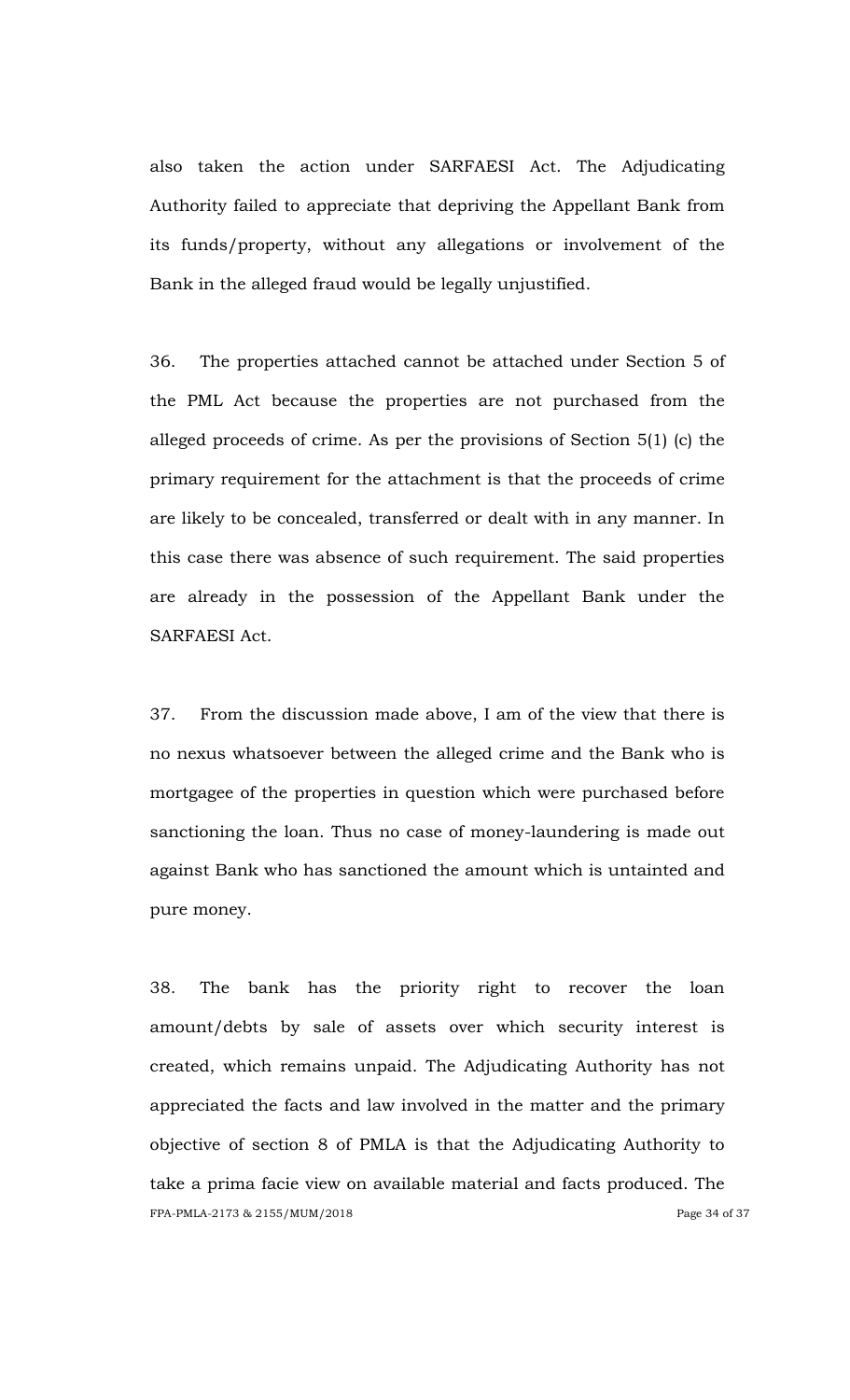contentions raised by Mr. Rajiv Awasthi, Advocate has no substance. The provisional attachment in the present matter is bad and against the law.

39. In the circumstances available in the present case, the allegation of money laundering, so far as present appellant Bank & properties involved in this appeal are not acquired from the proceeds of crime.

40. The arguments addressed by the respondent no. 1 is no force and is not tenable because of the reasons that this Tribunal is only concerned in the present appeal as to whether the Provisional Attachment Order and confirmation order. With regard to the order passed by the NCLT this Tribunal does not want to express any opinion on merit.

41. Subject property was purchased by the Appellant on 26.11.2009 and lying mortgaged with the banks since 07.12.2009 so by no stretch of imagination can be termed as "proceeds of crime".

42. Hotel property was in possession of BOI under the provisions of Section 13(4) of the SARFAESI Act since 10.12.2015 and thus well prior to passing of provisional attachment order under PML Act.

43. The proceedings under PML Act before the Adjudicating Authority are civil in nature and not criminal. The provisions of Section 11 and Section 42 of the PML Act specifically confirms the said position and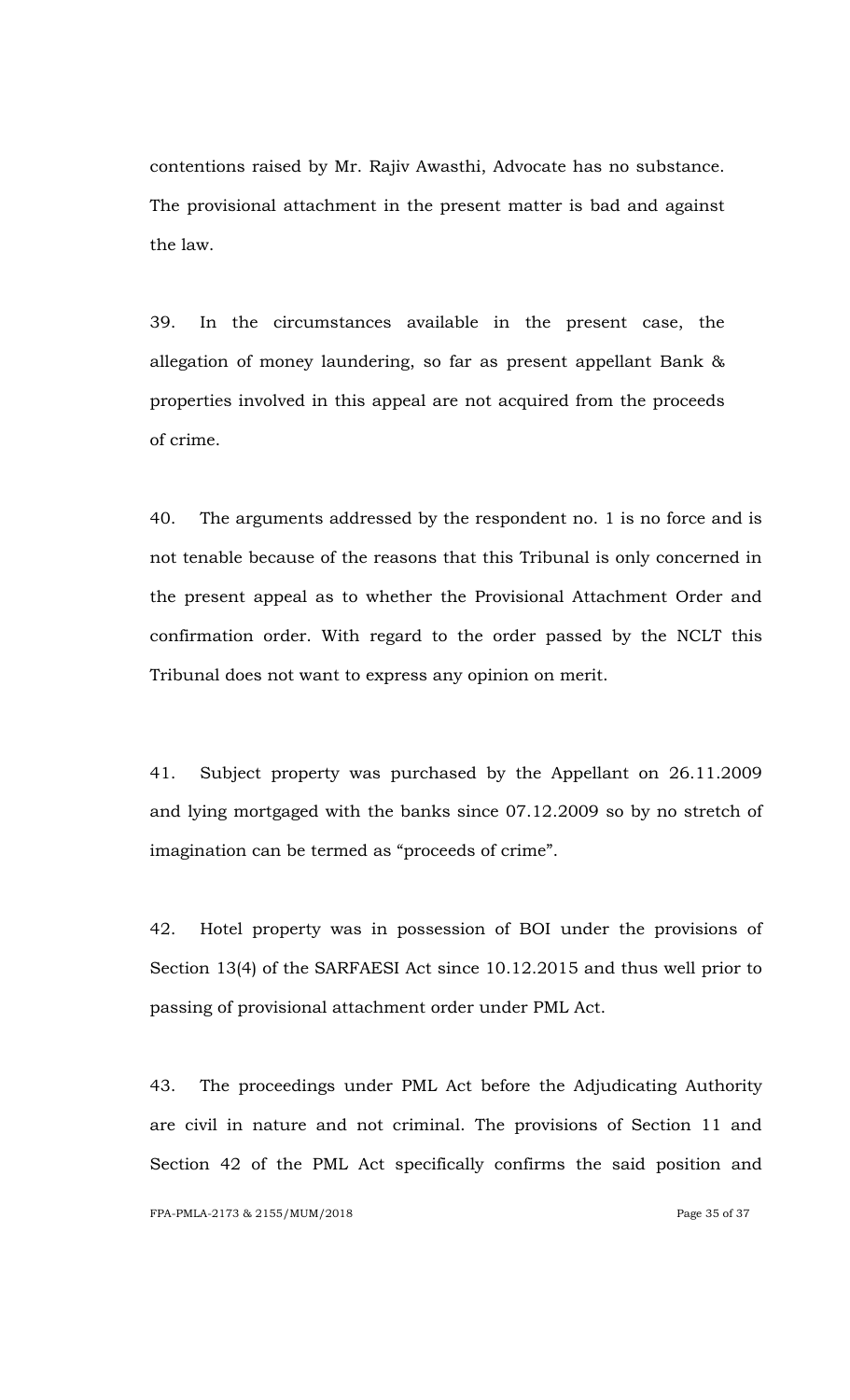therefore the reliance placed by ED on the judgment passed by NCLT, Ahmedabad to contend non-applicability of moratorium on the proceedings before Adjudicating Authority is wholly misplaced. Rather the said judgment reinforces the correct position.

44. In view of aforesaid facts and circumstances and for reasons referred above, we set aside the Impugned Order dated 20.12.2017 and the Provisional Attachment Order dated 29.06.2017. The mortgaged properties attached under the PAO 05/2017, so far as, properties concern in this appeal are releas*ed from attachment forthwith."*

45. Even the arguments of the respondent no. 1 that the PMLA will override the proceeding under the Insolvency and Bankruptcy Act of 2006 are wholly without any merit because of the reasons as explained earlier even otherwise the SARFAESI Act after the amendment is over-ride proceedings of PMLA because of the reasons that the properties in question is mortgaged property with the bank.

46. If the provisional attachment order, impugned order as well as the pleadings of ED are read, one is failed to understand, why is ED is opposing the move to recover the debts. The trial against the borrowers would take number of years.

FPA-PMLA-2173 & 2155/MUM/2018 Page 36 of 37 47. The public money cannot be stalled in view of objection raised by the ED. I am of the view that both authorities before passing such orders must appreciate the welcome move of the Government of India. They must